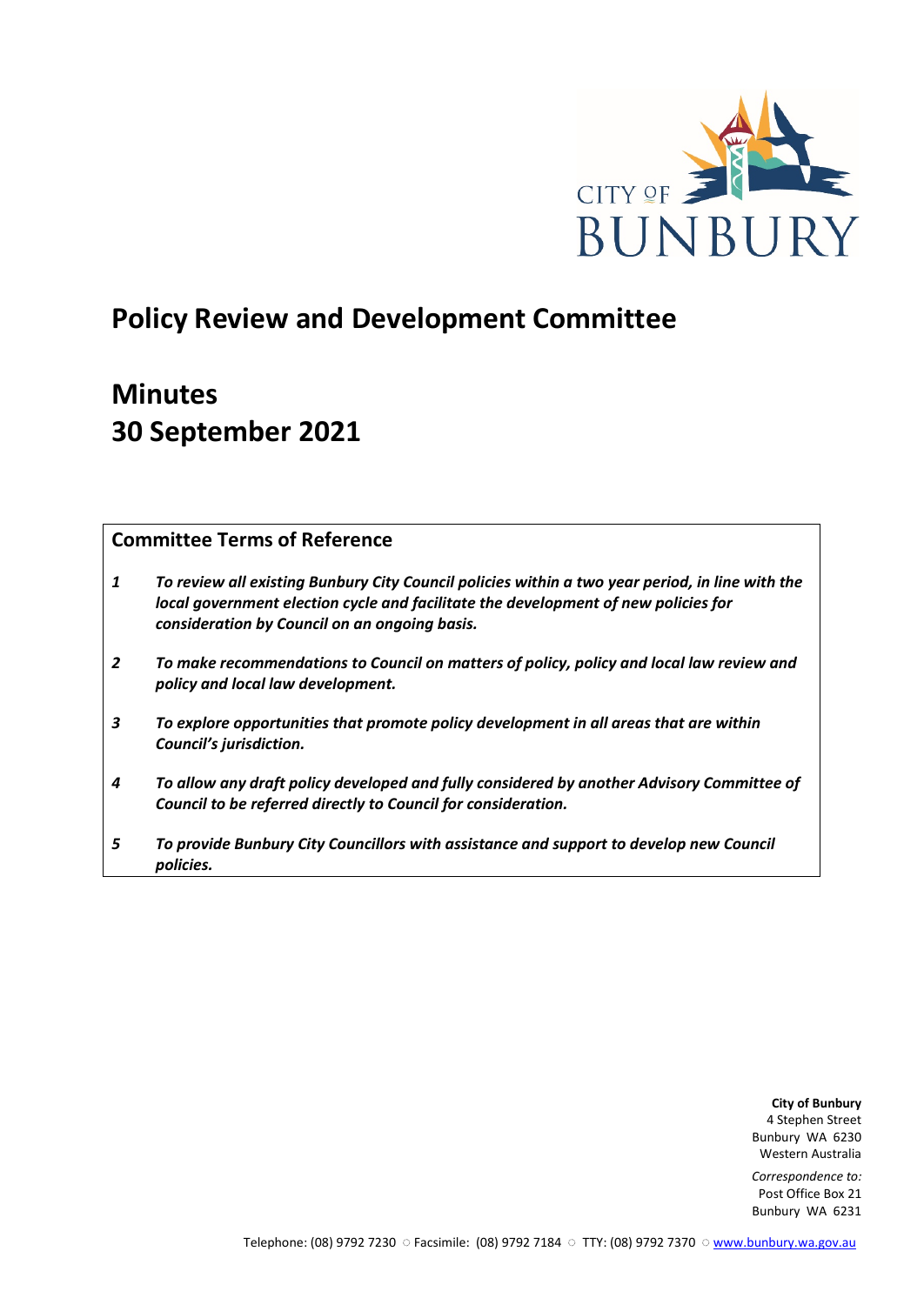

# **Policy Review and Development Committee**

## **Minutes**

**30 September 2021**

Members of the public to note that recommendations made by this committee are not final and will be subject to adoption (or otherwise) at a future meeting of the Bunbury City Council.

#### **Table of Contents**

#### Item No **Subject** Subject **Page No. 2016**

| <u>1.</u> |     |                                                                                              |  |  |  |
|-----------|-----|----------------------------------------------------------------------------------------------|--|--|--|
| <u>2.</u> |     |                                                                                              |  |  |  |
| <u>3.</u> |     |                                                                                              |  |  |  |
| <u>4.</u> |     |                                                                                              |  |  |  |
|           | 4.1 |                                                                                              |  |  |  |
|           | 4.2 |                                                                                              |  |  |  |
| <u>5.</u> |     |                                                                                              |  |  |  |
| <u>6.</u> |     |                                                                                              |  |  |  |
| <u>7.</u> |     |                                                                                              |  |  |  |
| <u>8.</u> |     |                                                                                              |  |  |  |
|           | 8.1 |                                                                                              |  |  |  |
|           | 8.2 |                                                                                              |  |  |  |
|           | 8.3 | Review of Council Policy: Legal Representation for Elected Members and Employees 12          |  |  |  |
|           | 8.4 |                                                                                              |  |  |  |
|           | 8.5 | Review of Council Policy: Reserve Areas Set Aside for the Riding of Horses 17                |  |  |  |
|           | 8.6 | Review of Council Policy: Naming of Roads, Reserves, Bridges and Other Places  19            |  |  |  |
|           | 8.7 | Review of Council Policy: Bunbury Museum and Heritage Centre and Local Studies Collection 22 |  |  |  |
| 9.        |     |                                                                                              |  |  |  |
|           | 9.1 |                                                                                              |  |  |  |
|           | 9.2 |                                                                                              |  |  |  |
| 10.       |     |                                                                                              |  |  |  |
| 11.       |     |                                                                                              |  |  |  |
|           |     |                                                                                              |  |  |  |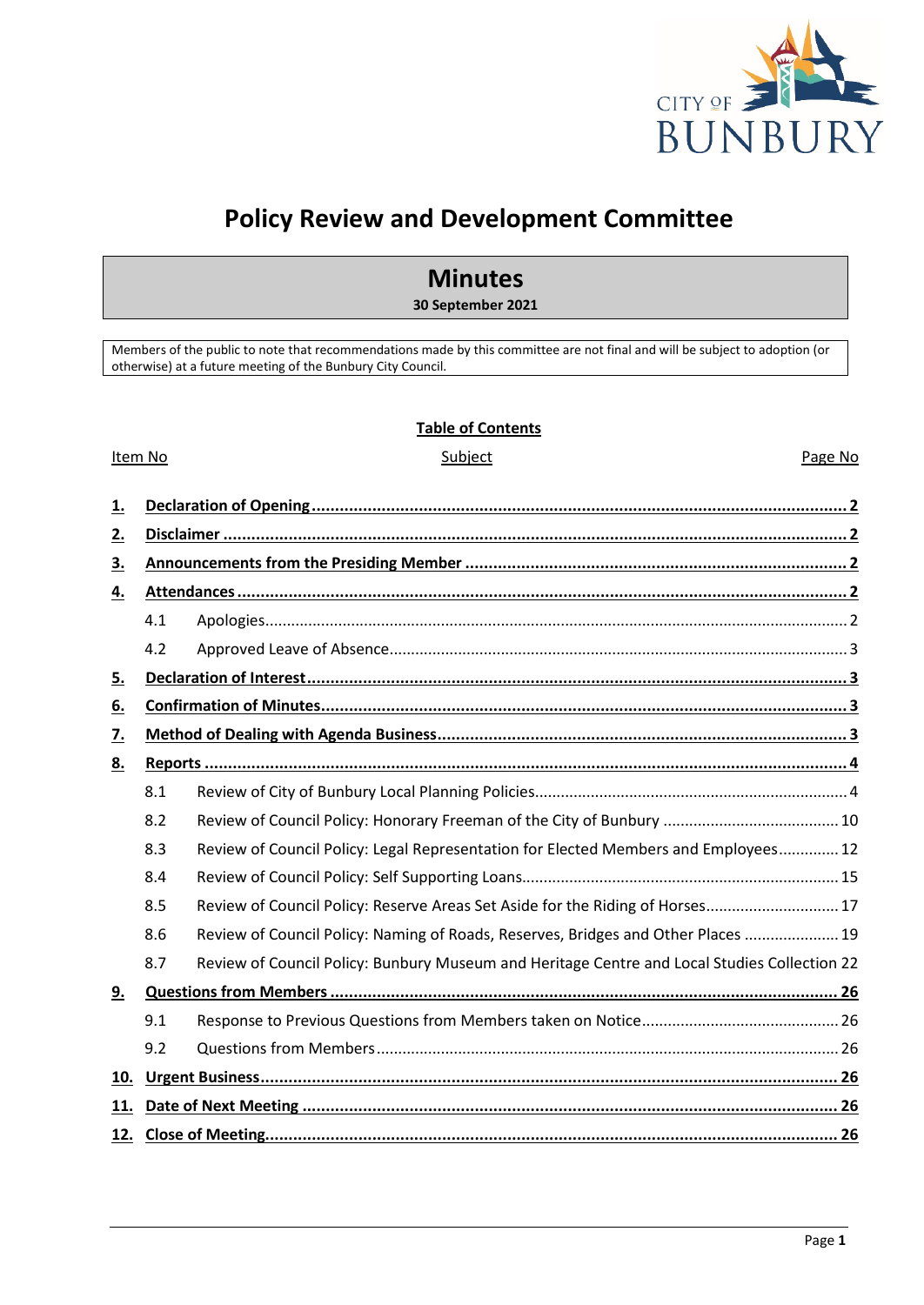## <span id="page-2-0"></span>**1. Declaration of Opening**

The Presiding Member declared the meeting open at 10.30am.

\_\_\_\_\_\_\_\_\_\_\_\_\_\_\_\_\_\_\_\_\_\_\_\_\_\_\_\_\_\_\_\_\_\_\_\_\_\_\_\_\_\_\_\_\_\_\_\_\_\_\_\_\_\_\_\_\_\_\_\_\_\_\_\_\_\_\_\_\_\_\_\_\_\_\_\_\_\_

### <span id="page-2-1"></span>**2. Disclaimer**

Not applicable to this committee.

## <span id="page-2-2"></span>**3. Announcements from the Presiding Member**

Nil

#### <span id="page-2-3"></span>**4. Attendances**

#### *Committee Members:*

| <b>Member Name</b>                   | <b>Representing</b> |
|--------------------------------------|---------------------|
| Mayor Gary Brennan                   | City of Bunbury     |
| Cr Cheryl Kozisek (Presiding Member) | City of Bunbury     |
| Cr Wendy Giles (Deputy Member)       | City of Bunbury     |
| Cr Jaysen Miguel (Deputy Member)     | City of Bunbury     |
|                                      |                     |

#### *Ex-officio Members (non-voting):*

| <b>Member Name</b>   | <b>Representing</b>                                |  |  |
|----------------------|----------------------------------------------------|--|--|
| Mrs Odetta Robertson | A/Director Strategy and Organisational Performance |  |  |

*Support Staff:*

| <b>Name</b>          | <b>Title</b>                                                 |  |  |
|----------------------|--------------------------------------------------------------|--|--|
| Mr Greg Golinski     | <b>Manager Governance</b>                                    |  |  |
| Mr Gary Barbour      | Acting CEO                                                   |  |  |
| Mr Steve de Meillon  | <b>Team Leader Community Partnerships</b>                    |  |  |
| Mr David Russell     | <b>Manager Community Facilities</b>                          |  |  |
| Mrs Barbara Macaulay | Team Leader Development Assessment and<br>Compliance         |  |  |
| Mr Mark Allies       | Team Leader Community Law Safety and Emergency<br>Management |  |  |
| Ms Jenny Scott       | Museum Team Leader and Curator                               |  |  |

#### <span id="page-2-4"></span>**4.1 Apologies**

Councillors Smith, Yip and Steck were apologies.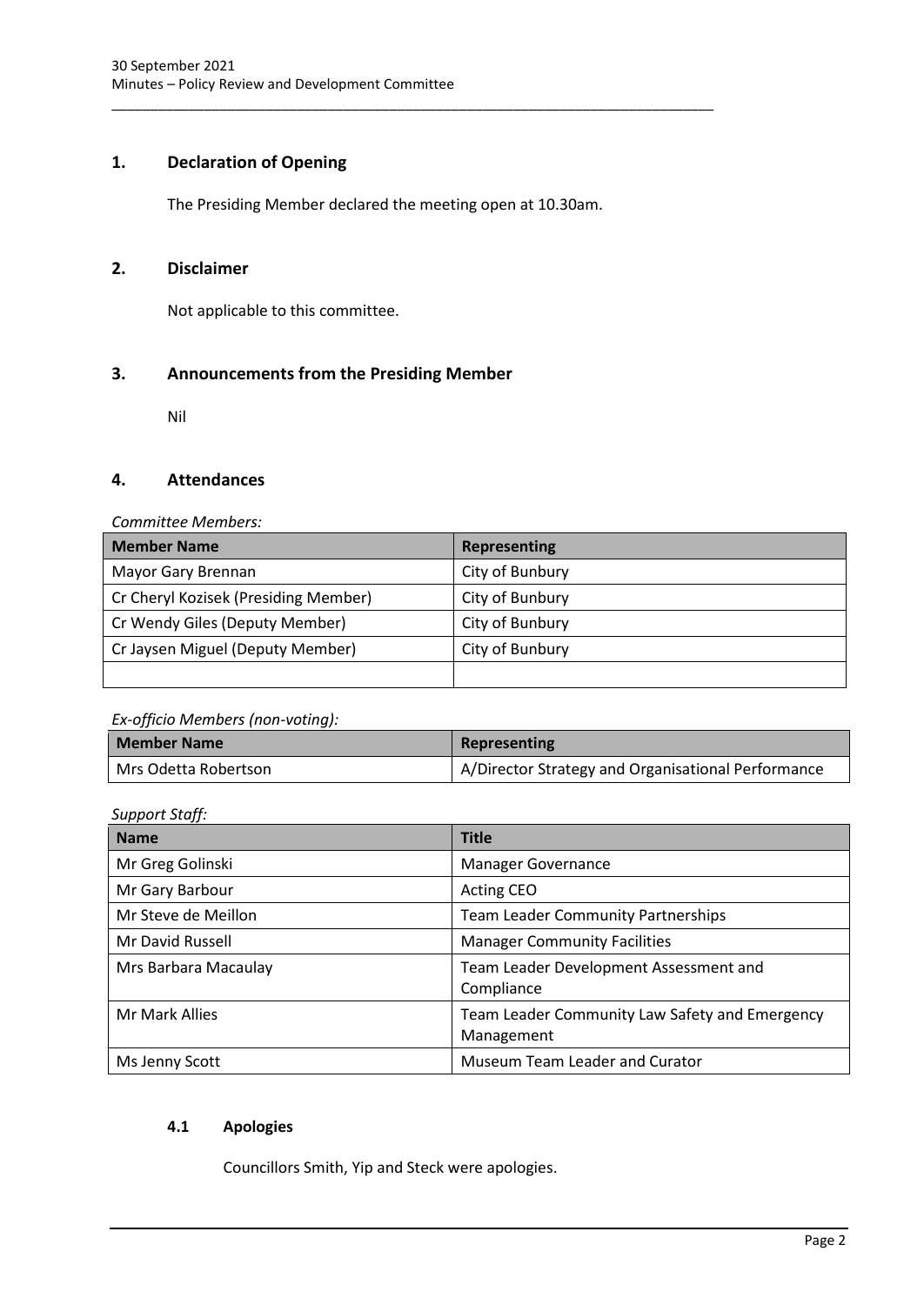\_\_\_\_\_\_\_\_\_\_\_\_\_\_\_\_\_\_\_\_\_\_\_\_\_\_\_\_\_\_\_\_\_\_\_\_\_\_\_\_\_\_\_\_\_\_\_\_\_\_\_\_\_\_\_\_\_\_\_\_\_\_\_\_\_\_\_\_\_\_\_\_\_\_\_\_\_\_

#### <span id="page-3-0"></span>**4.2 Approved Leave of Absence**

Nil

### <span id="page-3-1"></span>**5. Declaration of Interest**

IMPORTANT: Committee members to complete a "Disclosure of Interest" form for each item on the agenda in which they wish to disclose a financial/proximity/impartiality interest. They should give the form to the Presiding Member before the meeting commences. After the meeting, the form is to be forwarded to the Administration Services Section for inclusion in the Corporate Financial Disclosures Register.

Nil

#### <span id="page-3-2"></span>**6. Confirmation of Minutes**

Committee Decision: Moved: Mayor Brennan Seconded: Cr Kozisek

*The minutes of the Policy Review and Development Committee Meeting held on 29 July 2021 are confirmed as a true and accurate record.*

*CARRIED*

#### <span id="page-3-3"></span>**7. Method of Dealing with Agenda Business**

All items were dealt with in the order they appeared in the agenda.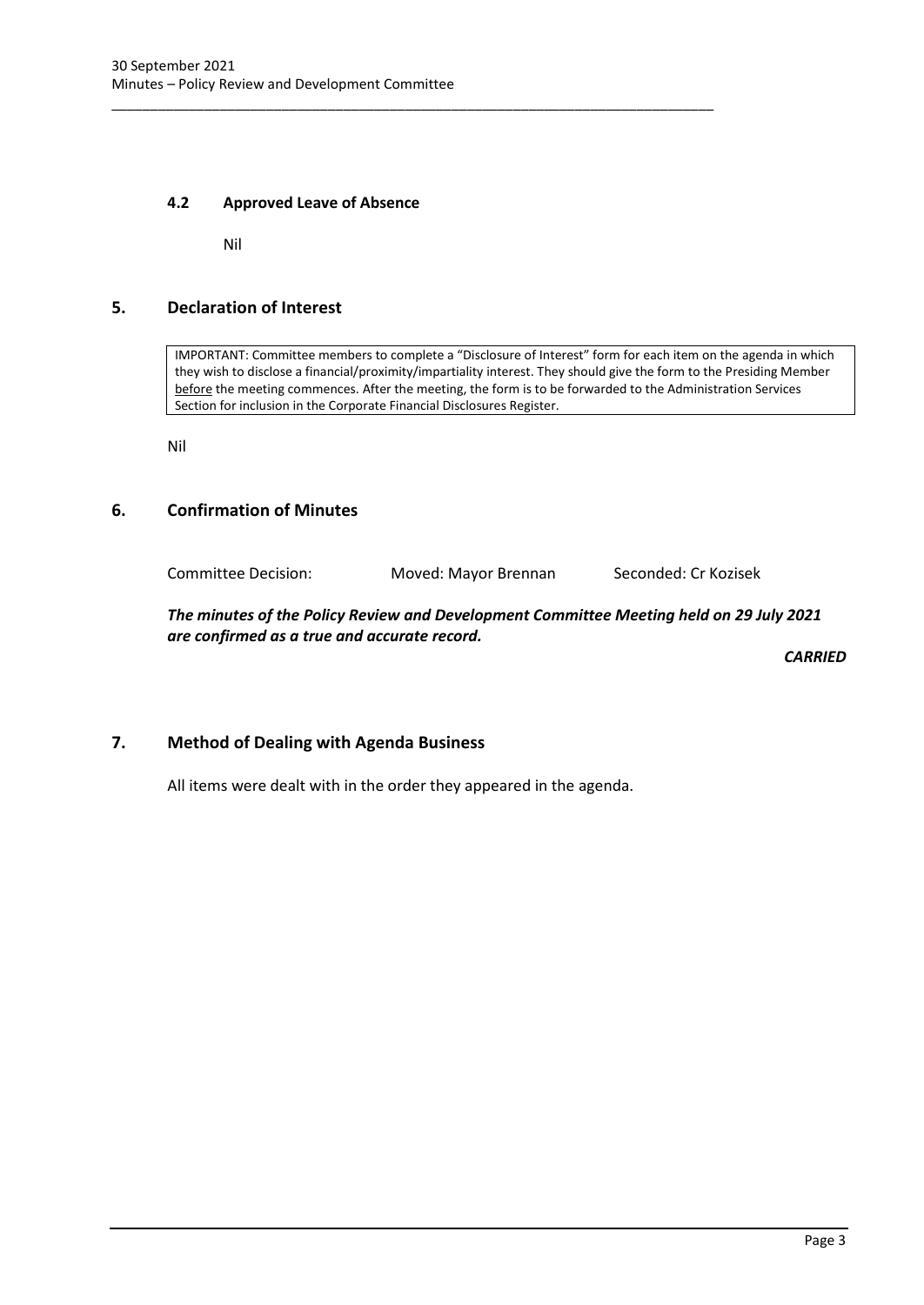### <span id="page-4-1"></span><span id="page-4-0"></span>**8. Reports**

#### **8.1 Review of City of Bunbury Local Planning Policies**

\_\_\_\_\_\_\_\_\_\_\_\_\_\_\_\_\_\_\_\_\_\_\_\_\_\_\_\_\_\_\_\_\_\_\_\_\_\_\_\_\_\_\_\_\_\_\_\_\_\_\_\_\_\_\_\_\_\_\_\_\_\_\_\_\_\_\_\_\_\_\_\_\_\_\_\_\_\_

| Internal                                                           |                                                                                                                                                                                                                                                                                                         |  |  |
|--------------------------------------------------------------------|---------------------------------------------------------------------------------------------------------------------------------------------------------------------------------------------------------------------------------------------------------------------------------------------------------|--|--|
| Anthony Pick, Senior Planning Officer                              |                                                                                                                                                                                                                                                                                                         |  |  |
| Felicity Anderson, Manager City Growth                             |                                                                                                                                                                                                                                                                                                         |  |  |
| Gary Barbour, Director Sustainable Communities                     |                                                                                                                                                                                                                                                                                                         |  |  |
| Advocacy<br>$\boxtimes$<br>Review                                  |                                                                                                                                                                                                                                                                                                         |  |  |
| Executive/Strategic<br>Quasi-Judicial                              |                                                                                                                                                                                                                                                                                                         |  |  |
| ⊠<br>Legislative<br><b>Information Purposes</b>                    |                                                                                                                                                                                                                                                                                                         |  |  |
| Appendix 1: Draft Local Planning Policy 3.4 Outbuildings and Minor |                                                                                                                                                                                                                                                                                                         |  |  |
| <b>Structures</b>                                                  |                                                                                                                                                                                                                                                                                                         |  |  |
| Appendix 2: Draft Local Planning Policy 3.5 Sea Containers         |                                                                                                                                                                                                                                                                                                         |  |  |
|                                                                    |                                                                                                                                                                                                                                                                                                         |  |  |
|                                                                    |                                                                                                                                                                                                                                                                                                         |  |  |
|                                                                    |                                                                                                                                                                                                                                                                                                         |  |  |
|                                                                    |                                                                                                                                                                                                                                                                                                         |  |  |
|                                                                    |                                                                                                                                                                                                                                                                                                         |  |  |
|                                                                    | COB/3150<br>Appendix 3: Adopted Local Planning Policy 3.5 Minor Structures<br>(including Outbuildings)<br>Appendix 4: Adopted Local Planning Policy 5.7 Sea Containers and<br>Transportable or Relocatable Storage Containers and Structures<br>Appendix 5: Local Planning Policy 58 Recycled Dwellings |  |  |

#### **Summary**

The planning department is currently undertaking a review of the City's local planning policies (LPPs). The purpose of the review is to ensure that the City's LPPs are contemporary and provide clear guidance on the expectations, standards, and requirements of the City on a range of planning matters. The revised LPP format is largely based on WALGA's 'Local Planning Policy Guide' to deliver consistency in structure, format, and style across Local Government jurisdictions, whilst providing for local planning responses relative to the City of Bunbury. The LPP review will be undertaken through a staged approach given the number of policies to be reviewed.

#### **Executive Recommendation**

That the Policy Review and Development Committee recommends that Council resolves to:

- 1. In accordance with clause 5 of 'Division 2 Local Planning Policies' under Part 2 Local Planning Framework' of 'Schedule 2 – Deemed provisions for local planning schemes' of the Planning *and Development (Local Planning Schemes) Regulations 2015*, proceed to advertise draft Local Planning Policy 3.4 - Outbuildings and Minor Structures, and draft Local Planning Policy 3.5 - Sea Containers for public comment for a period of not less than 21 days.
- 2. Following public advertising consider for adoption draft Local Planning Policy 3.4 Outbuildings and Minor Structures, and draft Local Planning Policy 3.5 - Sea Containers, along with any submissions lodged with the City of Bunbury during the public advertising period.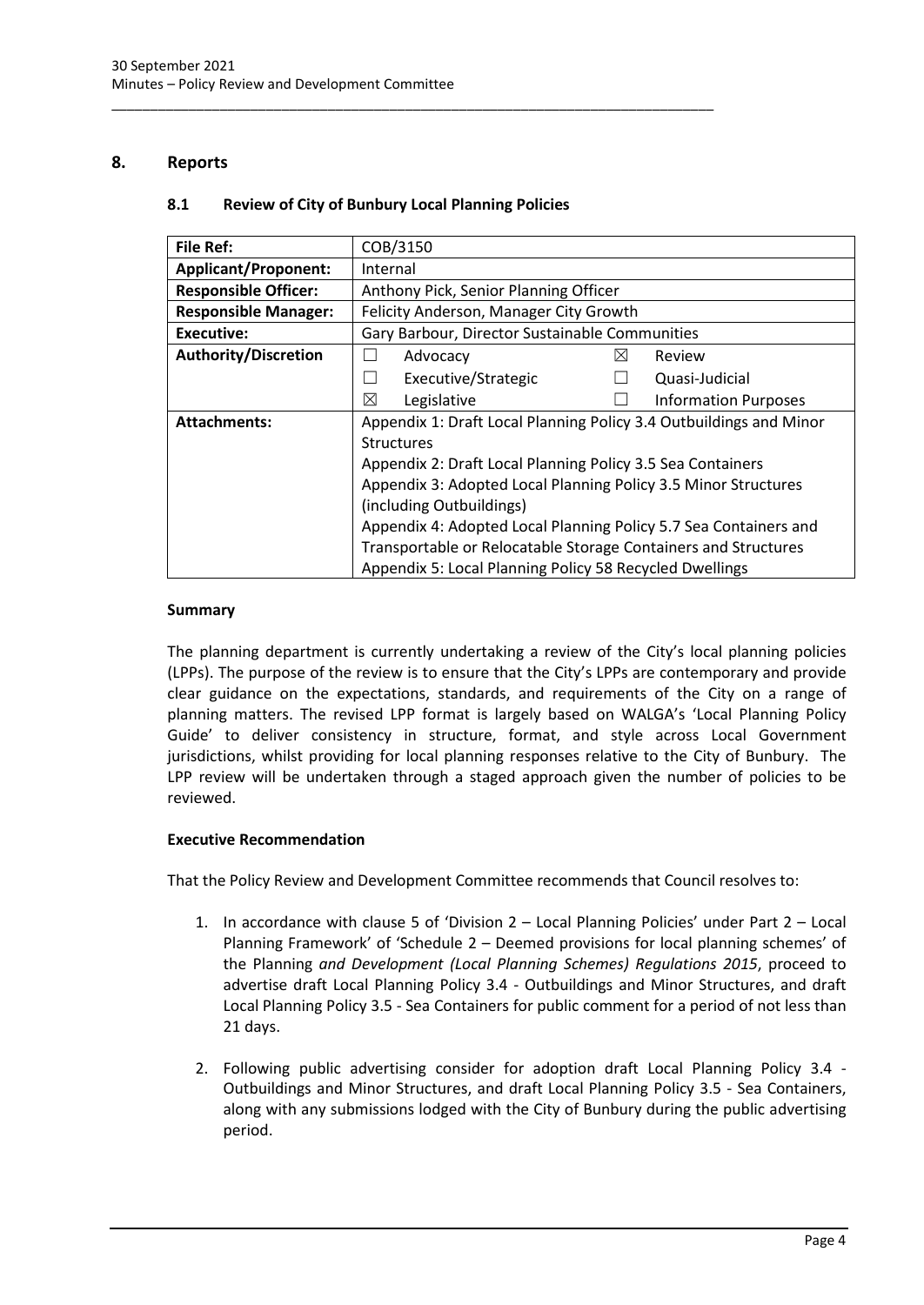- 3. In accordance with clause 6 of 'Division 2 Local Planning Policies' under Part 2 Local Planning Framework' of 'Schedule 2 – Deemed provisions for local planning schemes' of the *Planning and Development (Local Planning Schemes) Regulations 2015*, proceed to:
	- (i) Revoke Local Planning Policy 58 Recycled Dwellings

\_\_\_\_\_\_\_\_\_\_\_\_\_\_\_\_\_\_\_\_\_\_\_\_\_\_\_\_\_\_\_\_\_\_\_\_\_\_\_\_\_\_\_\_\_\_\_\_\_\_\_\_\_\_\_\_\_\_\_\_\_\_\_\_\_\_\_\_\_\_\_\_\_\_\_\_\_\_

(ii) Publish a notice of revocation in accordance with clause 87 of the Regulations.

*Voting Requirement: Simple Majority* 

#### **Strategic Relevance**

| Theme 2<br>Goal | Our economy<br>A thriving and dynamic economy, that plays to its strengths, and<br>confidently presents to the world.                                           |
|-----------------|-----------------------------------------------------------------------------------------------------------------------------------------------------------------|
| Objective 2.2   | Bunbury is known far and wide for its strengths as a place to live, visit<br>and do business.                                                                   |
| Theme 3         | Our places and spaces                                                                                                                                           |
| Goal            | A natural and built environment that reflects Bunbury's core values.                                                                                            |
| Objective 3.3   | High-quality urban design, well-planned neighbourhoods with housing<br>chose, and appropriate provision for diverse land uses to meet the<br>community's needs. |
| Theme 4         | Our City                                                                                                                                                        |
| Goal            | Civic leadership, partnerships and sound governance in delivering with<br>and for the community.                                                                |
| Objective 4.3   | Trusted leadership and robust decision-making.                                                                                                                  |

#### **Regional Impact Statement**

The local planning policy review will not have any regional impact.

#### **Background**

The *Planning and Development (Local Planning Schemes) Regulations 2015* provides the legislative basis for preparing a local planning policy, in respect of any matter related to the planning and development of the Scheme area.

The Planning Department are undertaking a review of the City's LPPs with a focus on ensuring the policies are easy to understand, provide greater clarity on process and reflect community expectations. The LPPs seek to facilitate development whilst ensuring design and amenity impacts align with community expectations. The policy review also includes identifying LPPs that are no longer required for a planning purpose (e.g., the matter is dealt with through changes in planning legislation or development standards no longer reflect contemporary planning practices). Where an LPP no longer adds value to the planning assessment of development applications, the LPPs will be recommended to be revoked.

The draft local planning policies and adopted policies, referred to within this report, are provided at Appendices 1-5 for the consideration and information of the Committee.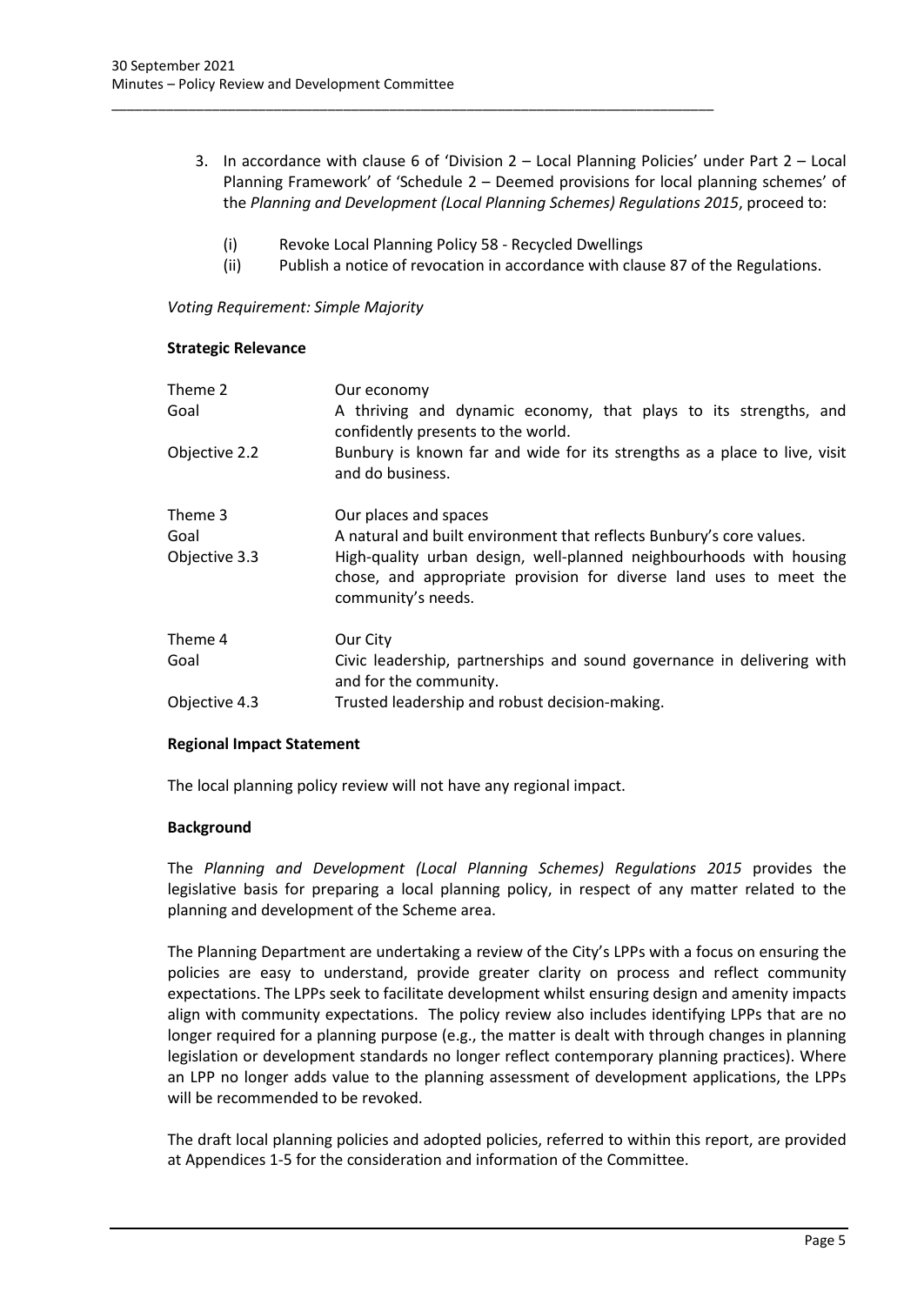#### **Council Policy Compliance**

Not applicable.

#### **Legislative Compliance**

Clause 3, Part 2, Schedule 2 of the *Planning and Development (Local Planning Schemes) Regulations 2015* (the Regulations) provides for local government to prepare a LPP in respect of any matter related to the planning and development of the Scheme area.

The Regulations set out the procedural requirements for preparing, amending or revocation of an LPP. The following statutory planning instruments of the state and local planning framework are appliable.

- *Planning and Development (Local Planning Schemes) Regulations 2015.*
- City of Bunbury Local Planning Scheme No.8 (LPS8 or the Scheme).

\_\_\_\_\_\_\_\_\_\_\_\_\_\_\_\_\_\_\_\_\_\_\_\_\_\_\_\_\_\_\_\_\_\_\_\_\_\_\_\_\_\_\_\_\_\_\_\_\_\_\_\_\_\_\_\_\_\_\_\_\_\_\_\_\_\_\_\_\_\_\_\_\_\_\_\_\_\_

- State Planning Policy 7.3 Residential Design Codes Volume 1.

The recommendation of the Policy Review and Development Committee will be included in the agenda item presented to Council for determination.

#### **Officer Comments**

#### Draft Local Planning Policy 3.4 - Outbuildings and Minor Structures

On 2 July 2021 changes to State Planning Policy 7.3: Residential Design Codes Volume 1 (R-Codes) provided for LPPs to amend or replace certain deemed-to-comply requirements of the R-Codes, without the approval of the WAPC. Draft LPP3.4 has been prepared to provide a clear planning framework for the assessment of development applications for outbuildings and minor structures, and varies the deemed-to-comply requirements of the R-Codes in respect of building height, lot boundary setbacks and size of outbuildings.

The draft LPP varies clause 5.1.6 Building height of the R-Codes in respect of the maximum wall and ridge height for minor structures (carports and patios). Those variations are subject to satisfying development standards set out in Table 1a and 1b of the LPP. The proposed variations reflect the type of minor variations that have been supported by the City.

The draft LPP varies the maximum wall and ridge height for outbuildings, and the collective size area of outbuildings. The variations to the deemed-to-comply provisions are based on a sliding scale relative to the size of the lot. Development that complies with the policy will not be subject to neighbour consultation as is currently required. Any variation to the LPP requirements may require neighbour consultation, at the discretion of the City.

Officers have been on site to review the impact of development post construction, where variations were previously approved. Officers consider that the policy development standards are reasonable and appropriate. However, where variations are sought applications will need to demonstrate the impact of the development in relation to site context (e.g., streetscape, density and residential amenity).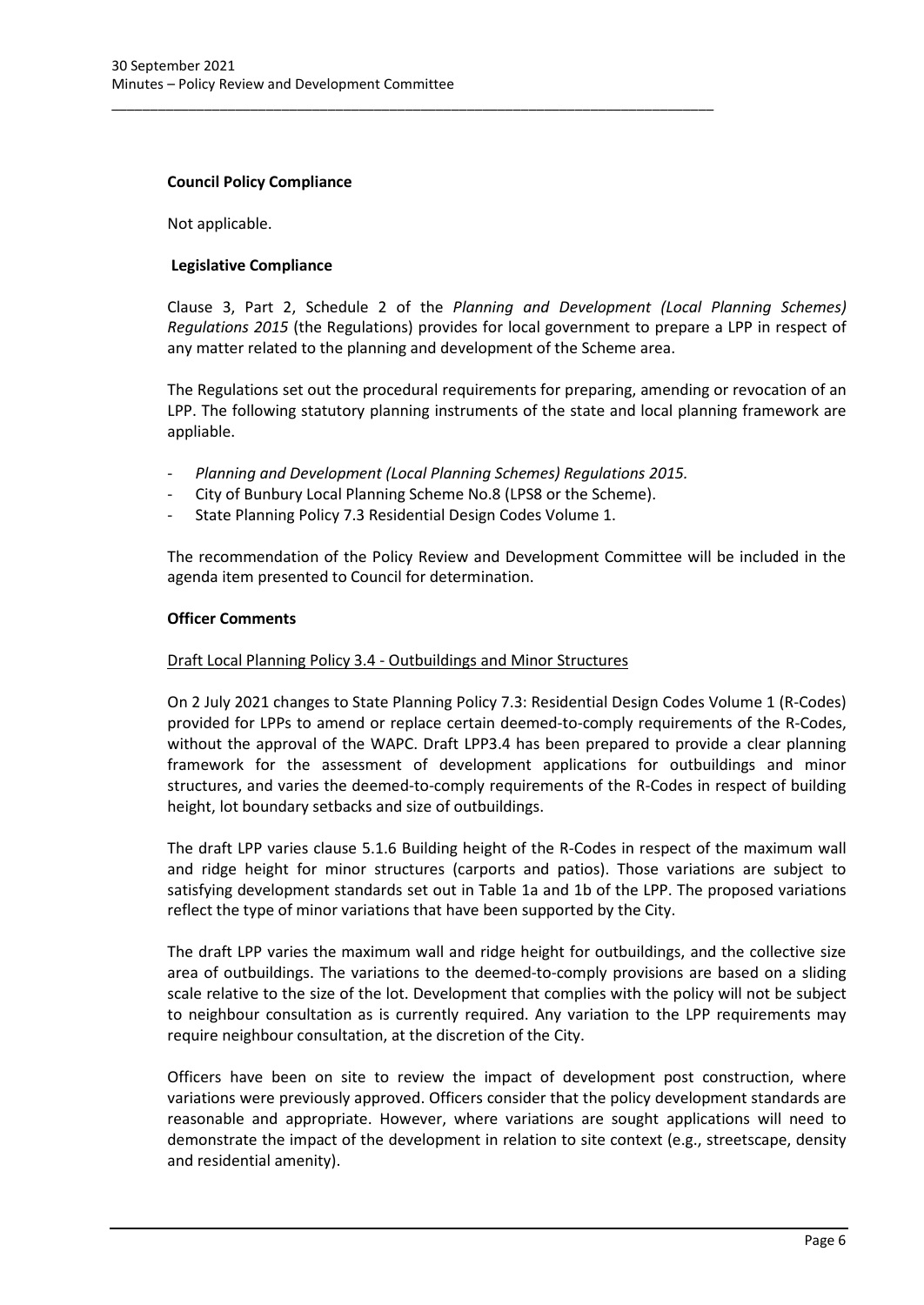The draft policy provides greater clarity on the process for when applications are to be assessed through a building permit or development application. The draft policy varies the deemed-tocomply requirements of the R-Codes and therefore compliance with the policy will not require development approval. Previously the policy permitted variations subject to neighbour consultation. Where applications were lodged with neighbour comments, they were processed by the Building Department. Where no neighbour comments were lodged with the application the Planning Department undertook neighbour consultation. There were concerns that the policy provided for an objection to a minor variation which was consistent with the development standards set out in the policy. The new draft policy will provide for a more consistent and simpler process.

\_\_\_\_\_\_\_\_\_\_\_\_\_\_\_\_\_\_\_\_\_\_\_\_\_\_\_\_\_\_\_\_\_\_\_\_\_\_\_\_\_\_\_\_\_\_\_\_\_\_\_\_\_\_\_\_\_\_\_\_\_\_\_\_\_\_\_\_\_\_\_\_\_\_\_\_\_\_

#### Draft Local Planning Policy 3.5 - Sea Containers

The LPP has been reviewed and updated to provide clarity, avoid duplication, and simplify the development standards and requirements applicable to the assessment of sea containers on zoned or reserved land.

The policy sets out exemptions from development approval subject to development standards and conditions. Where development approval is required, the LPP sets out the development standards (e.g., size, design, stormwater, siting, use) applicable to an outbuilding in association with a residential use, commercial storage, or siting of a sea container on reserved land.

#### Local Planning Policy 58 – Recycled Dwellings

LPP58 was adopted in 2003. The LPP provides guidance on the procedures and requirements for recycled dwellings. However, the policy does not provide any detailed design requirements and is not frequently referred to, if at all, due to the limited number of applications.

It is considered that recycled dwellings can be appropriately assessed through State Planning Policy 7: Design of the Built Environment, State Planning Policy 7.3: Residential Design Codes Volume 1, Local Planning Policy 3: Zone Development Requirements, and the City of Bunbury Local Planning Scheme, in particular the matters to consider which includes:

- $(m)$  the compatibility of the development with its setting, including
	- (i) the compatibility of the development with the desired future character of its setting; and,
	- (ii) the relationship of the development to development on adjoining land or on other land in the locality including, but not limited to, the likely effect of the height, bulk, scale, orientation, and appearance of the development.

It is therefore recommended that the LPP is revoked. If further design requirements are required in the future those requirements would be more appropriately addressed within LPP3: Zone Development Requirements.

#### **Analysis of Financial and Budget Implications**

The revisions to the Local Planning Policy will reduce the number of development applications (Codes Variations) processed by the Building and Planning Department. Therefore, there will be a reduction in fee income due to the changes proposed in the policy. Last year the Building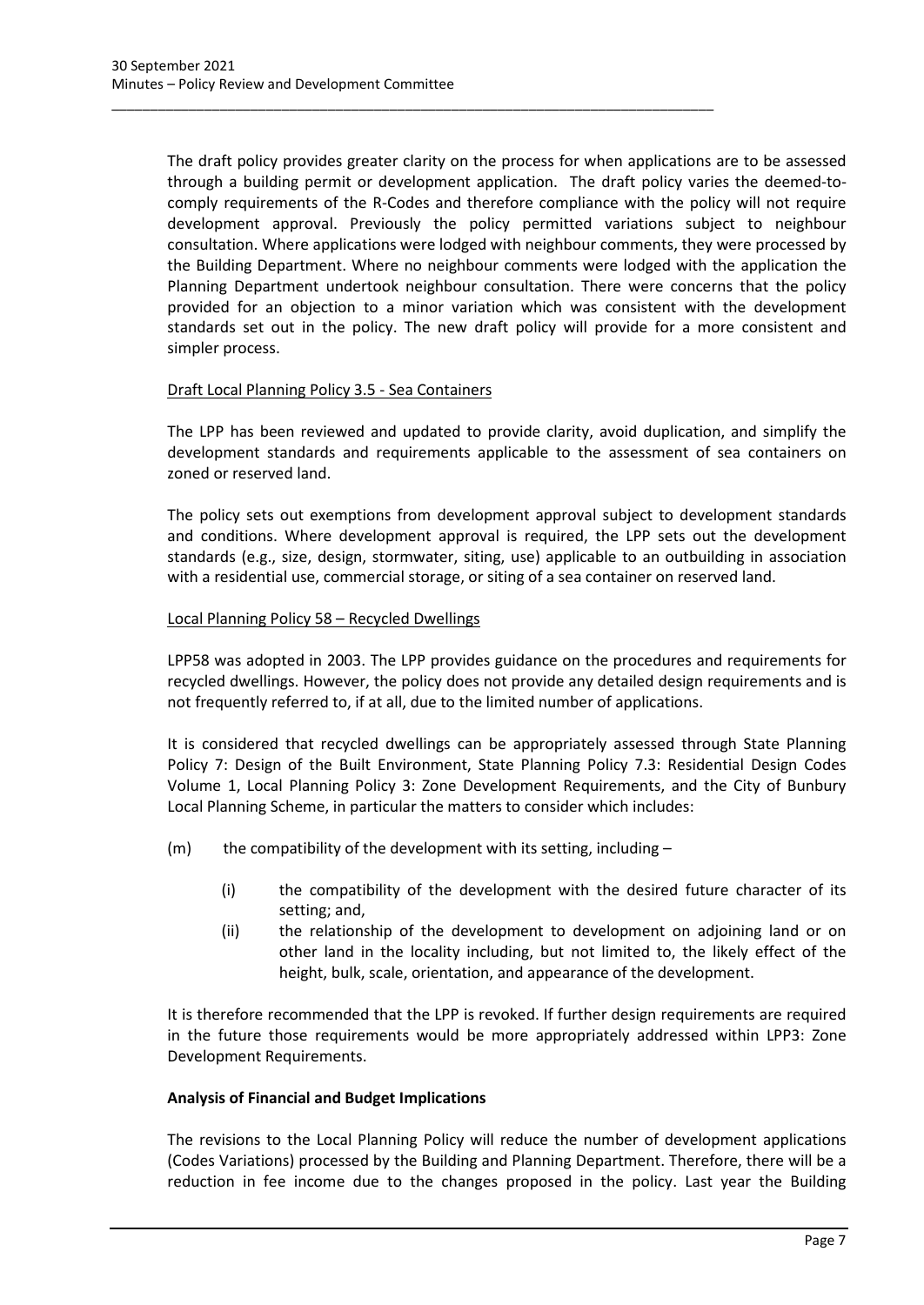Department processed 72 Codes Variations and received \$147 per application. However, it is estimated that approximately 50% of R-Code variations were in relation to a reduced lot boundary setback which will still need an application under the proposed process.

\_\_\_\_\_\_\_\_\_\_\_\_\_\_\_\_\_\_\_\_\_\_\_\_\_\_\_\_\_\_\_\_\_\_\_\_\_\_\_\_\_\_\_\_\_\_\_\_\_\_\_\_\_\_\_\_\_\_\_\_\_\_\_\_\_\_\_\_\_\_\_\_\_\_\_\_\_\_

#### **Community Consultation**

Nil at this stage.

LPP3.5 Outbuildings and Minor Structures, and LPP3.4 Sea Containers will be advertised in accordance with the Regulations for a minimum of 21 days.

Should Council resolve to revoke LPP58 Recycled Dwellings, the City is required to publish a notice of revocation in accordance with the Regulations.

#### **Councillor/Officer Consultation**

The draft LPPs have been referred internally to the City's Strategic Planning, Environmental Health and Building Services team.

#### **Timeline: Council Decision Implementation**

Draft Local Planning Policy 3.4 - Outbuildings and Minor Structures and Draft Local Planning Policy 3.5 - Sea Containers, will be advertised in accordance with the Regulations for 21 days and any submissions will be reviewed in light of any submissions made prior to Council resolving to proceed with the policies with or without modification.

Local Planning Policy 58 Recycled Dwellings is to be revoked subject to a notice of revocation being published on the City's website.

#### **Outcome of Meeting - 30 September 2021**

The Team Leader Development Assessment and Compliance provided the committee with a brief overview of the changes proposed in relation to these planning policies.

The Executive Recommendation was moved by Cr Miguel and seconded by Cr Giles and was carried unanimously as follows:

#### *That the Policy Review and Development Committee recommends that Council resolves to:*

- *1. In accordance with clause 5 of 'Division 2 – Local Planning Policies' under Part 2 – Local Planning Framework' of 'Schedule 2 – Deemed provisions for local planning schemes' of the Planning and Development (Local Planning Schemes) Regulations 2015, proceed to advertise draft Local Planning Policy 3.4 - Outbuildings and Minor Structures, and draft Local Planning Policy 3.5 - Sea Containers for public comment for a period of not less than 21 days.*
- *2. Following public advertising consider for adoption draft Local Planning Policy 3.4 - Outbuildings and Minor Structures, and draft Local Planning Policy 3.5 - Sea Containers,*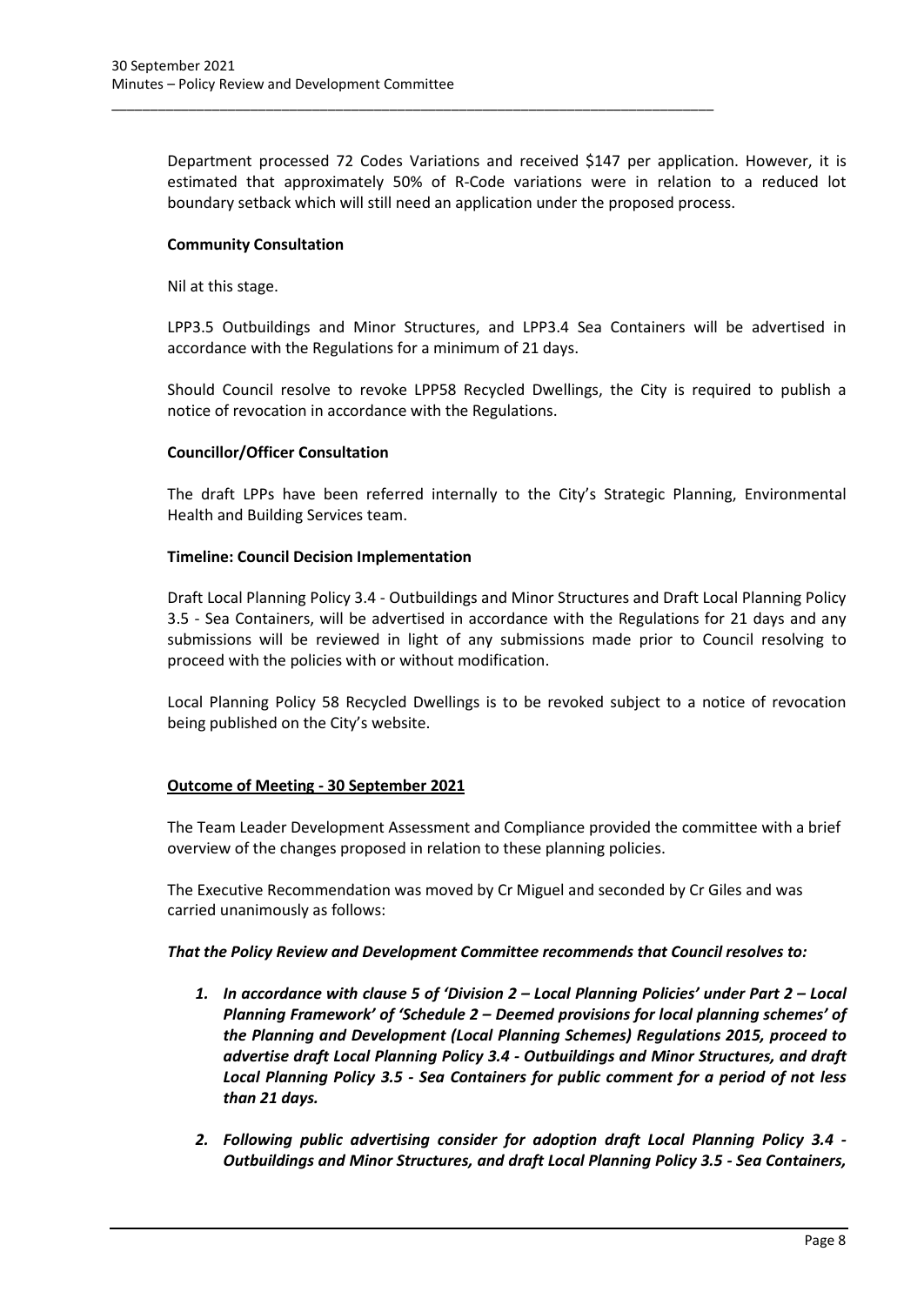*along with any submissions lodged with the City of Bunbury during the public advertising period.* 

- *3. In accordance with clause 6 of 'Division 2 – Local Planning Policies' under Part 2 – Local Planning Framework' of 'Schedule 2 – Deemed provisions for local planning schemes' of the Planning and Development (Local Planning Schemes) Regulations 2015, proceed to:*
	- *(iii) Revoke Local Planning Policy 58 - Recycled Dwellings*

\_\_\_\_\_\_\_\_\_\_\_\_\_\_\_\_\_\_\_\_\_\_\_\_\_\_\_\_\_\_\_\_\_\_\_\_\_\_\_\_\_\_\_\_\_\_\_\_\_\_\_\_\_\_\_\_\_\_\_\_\_\_\_\_\_\_\_\_\_\_\_\_\_\_\_\_\_\_

*(iv) Publish a notice of revocation in accordance with clause 87 of the Regulations.*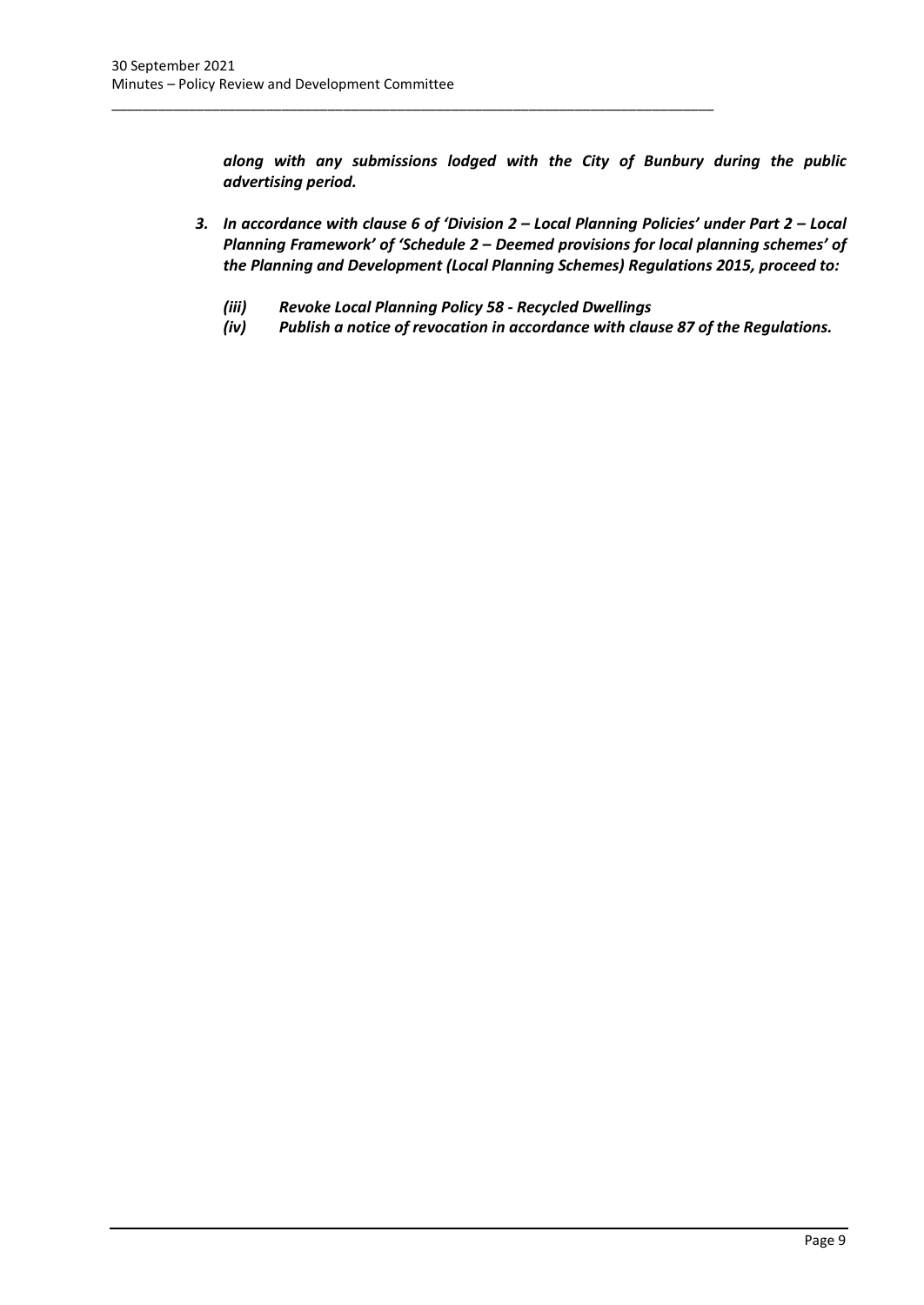#### <span id="page-10-0"></span>**8.2 Review of Council Policy: Honorary Freeman of the City of Bunbury**

\_\_\_\_\_\_\_\_\_\_\_\_\_\_\_\_\_\_\_\_\_\_\_\_\_\_\_\_\_\_\_\_\_\_\_\_\_\_\_\_\_\_\_\_\_\_\_\_\_\_\_\_\_\_\_\_\_\_\_\_\_\_\_\_\_\_\_\_\_\_\_\_\_\_\_\_\_\_

| File No.                    | COB/306                                                            |  |                             |  |
|-----------------------------|--------------------------------------------------------------------|--|-----------------------------|--|
| <b>Applicant/Proponent:</b> | Internal                                                           |  |                             |  |
| <b>Responsible Officer:</b> | Greg Golinski, Manager Governance                                  |  |                             |  |
| <b>Responsible Manager:</b> | Greg Golinski, Manager Governance                                  |  |                             |  |
| <b>Executive:</b>           | Odetta Robertson, A/Director Strategy and Organisational           |  |                             |  |
|                             | Performance                                                        |  |                             |  |
| <b>Authority/Discretion</b> | Advocacy                                                           |  | Review                      |  |
|                             | ⊠<br>Executive/Strategic                                           |  | Quasi-Judicial              |  |
|                             | Legislative                                                        |  | <b>Information Purposes</b> |  |
| <b>Attachments:</b>         | Appendix 6: Revised Council Policy Honorary Freeman of the City of |  |                             |  |
|                             | <b>Bunbury</b>                                                     |  |                             |  |

#### **Summary**

This report is presented to the Policy Review and Development Committee (PRDC) to facilitate a review of current Council Policy Honorary Freeman of the City of Bunbury. The policy was last reviewed in July 2019 and is now due for its biennial review.

#### **Executive Recommendation**

That the Policy Review and Development Committee recommend that Council adopt the revised Council Policy Honorary Freeman of the City of Bunbury as presented at Appendix 6.

#### *Voting Requirement: Simple Majority Vote*

#### **Strategic Relevance**

| Theme 4:       | Our City                                                                                                                             |
|----------------|--------------------------------------------------------------------------------------------------------------------------------------|
| Goal:          | Civic leadership, partnerships and sound governance in delivering with<br>and for the community.                                     |
| Objective 4.3: | Trusted Leadership and robust decision making.                                                                                       |
| Objective 4.4: | A skilled organisation, which exercise responsible asset stewardship,<br>sound financial management, and exemplary customer service. |

#### **Regional Impact Statement**

#### N/A

#### **Background**

This policy was last reviewed by Council in July 2019, and is presented to the PRDC for discussion and review as part of Council's policy review schedule.

#### **Council Policy Compliance**

This report facilitates the review of an existing Council Policy.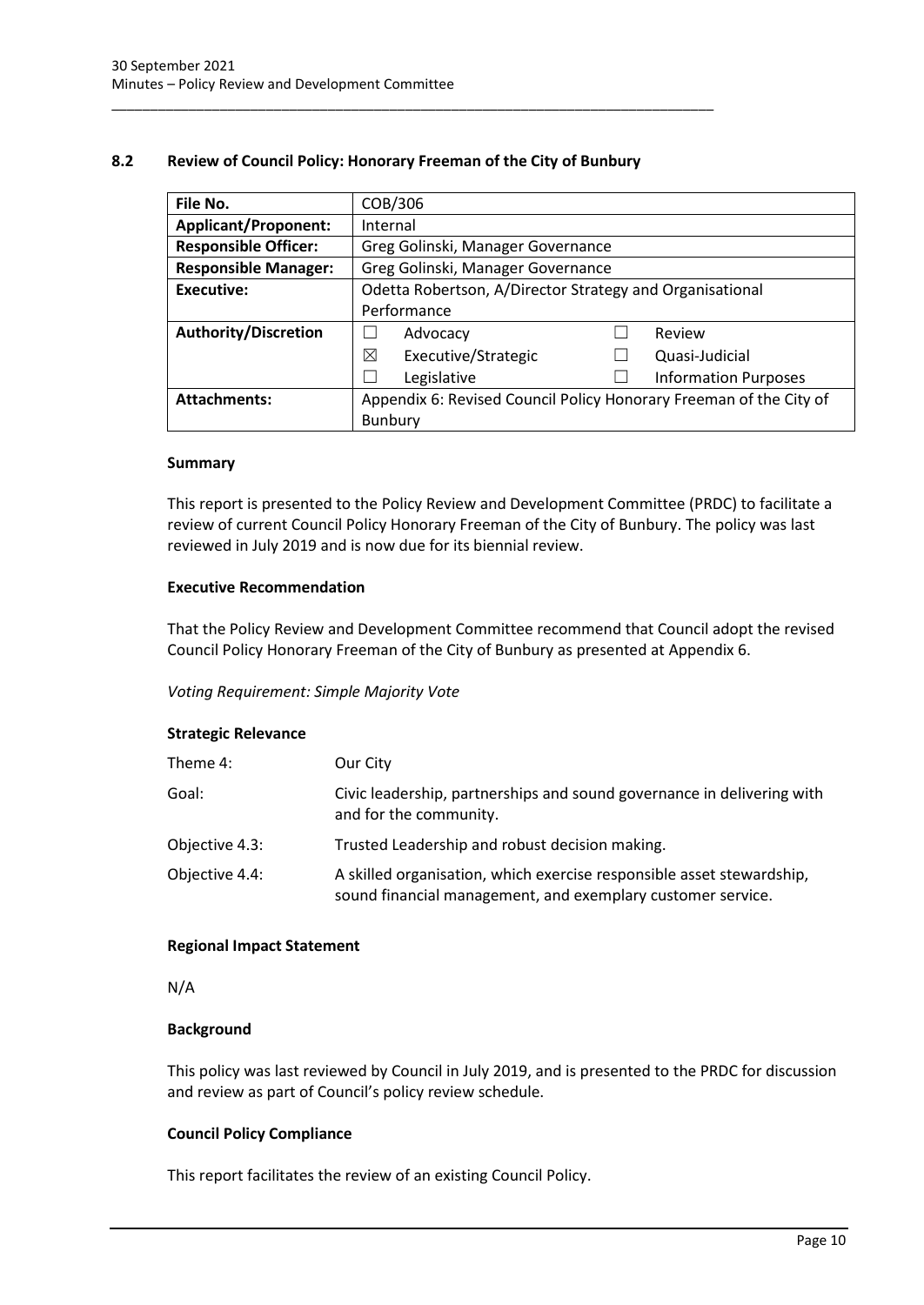\_\_\_\_\_\_\_\_\_\_\_\_\_\_\_\_\_\_\_\_\_\_\_\_\_\_\_\_\_\_\_\_\_\_\_\_\_\_\_\_\_\_\_\_\_\_\_\_\_\_\_\_\_\_\_\_\_\_\_\_\_\_\_\_\_\_\_\_\_\_\_\_\_\_\_\_\_\_

#### **Legislative Compliance**

N/A

#### **Officer Comments**

The policy stipulates the procedure for the nomination, selection and awarding of the prestigious title to a person designated as 'Honorary Freeman of the City of Bunbury'.

Officers have undertaken a review of this policy and have made some minor suggested changes. The proposed changes are reflected at Appendix 6.

#### **Analysis of Financial and Budget Implications**

Nil

#### **Community Consultation**

Not applicable.

#### **Councillor/Officer Consultation**

This matter is presented to the Policy Review and Development Committee for consideration.

#### **Applicant Consultation**

Not applicable.

#### **Timeline: Council Decision Implementation**

Any revisions to the policy will take effect immediately following Council's determination.

#### **Outcome of Meeting - 30 September 2021**

The Manager Governance provided a brief overview of the proposed changes to the policy.

The Executive Recommendation was moved by Cr Giles and seconded by Cr Kozisek and was carried unanimously as follows:

#### *That the Policy Review and Development Committee recommend that Council adopt the revised Council Policy Honorary Freeman of the City of Bunbury as presented at Appendix 6.*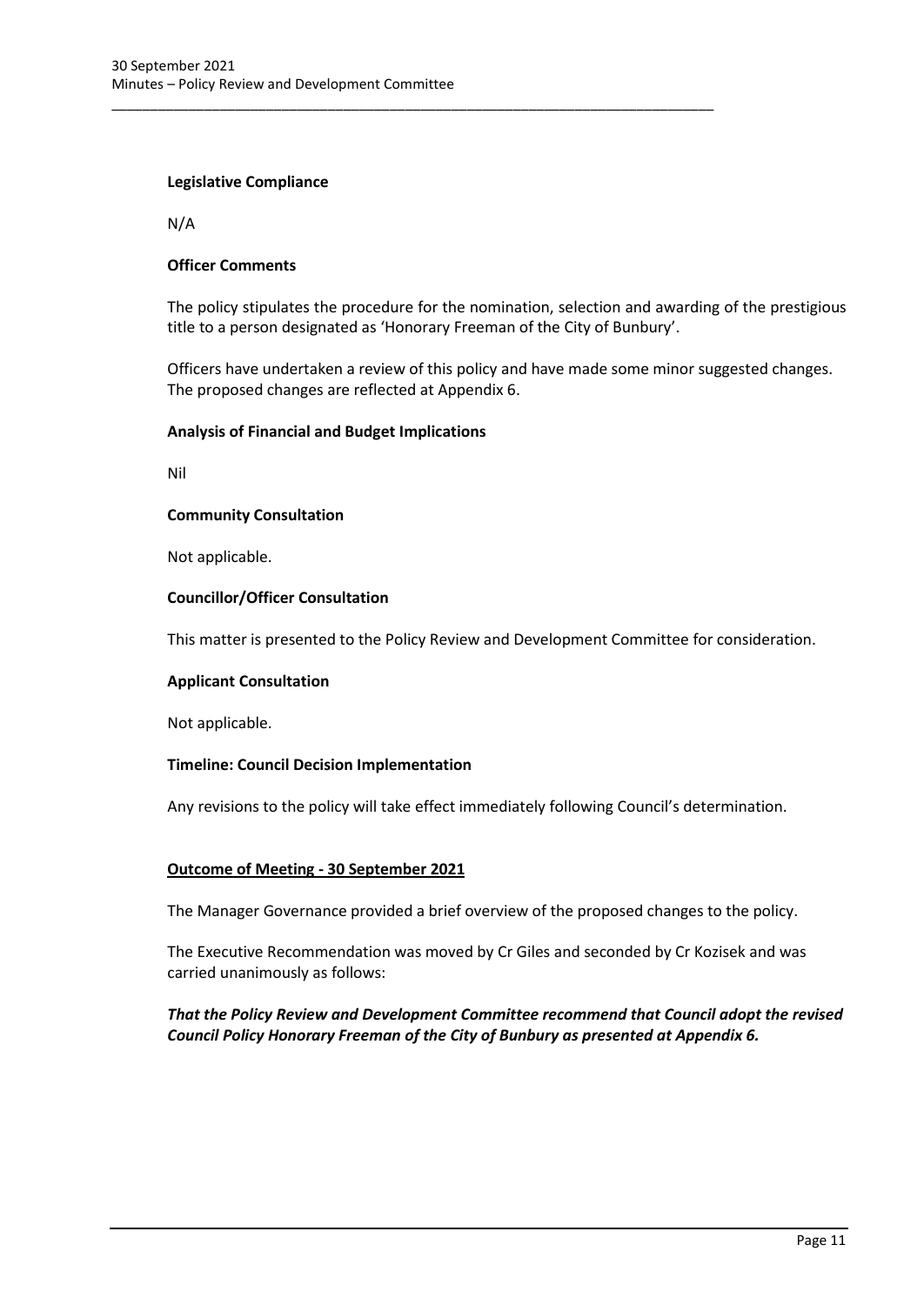#### <span id="page-12-0"></span>**8.3 Review of Council Policy: Legal Representation for Elected Members and Employees**

\_\_\_\_\_\_\_\_\_\_\_\_\_\_\_\_\_\_\_\_\_\_\_\_\_\_\_\_\_\_\_\_\_\_\_\_\_\_\_\_\_\_\_\_\_\_\_\_\_\_\_\_\_\_\_\_\_\_\_\_\_\_\_\_\_\_\_\_\_\_\_\_\_\_\_\_\_\_

| File No.                    | COB/306                                                             |  |                             |  |
|-----------------------------|---------------------------------------------------------------------|--|-----------------------------|--|
| <b>Applicant/Proponent:</b> | Internal                                                            |  |                             |  |
| <b>Responsible Officer:</b> | Greg Golinski, Manager Governance                                   |  |                             |  |
| <b>Responsible Manager:</b> | Greg Golinski, Manager Governance                                   |  |                             |  |
| <b>Executive:</b>           | Odetta Robertson, A/Director Strategy and Organisational            |  |                             |  |
|                             | Performance                                                         |  |                             |  |
| <b>Authority/Discretion</b> | Advocacy                                                            |  | Review                      |  |
|                             | ⊠<br>Executive/Strategic                                            |  | Quasi-Judicial              |  |
|                             | Legislative                                                         |  | <b>Information Purposes</b> |  |
| <b>Attachments:</b>         | Appendix 7: Council Policy Legal Representation for Elected Members |  |                             |  |
|                             | and Employees                                                       |  |                             |  |

#### **Summary**

This report is presented to the Policy Review and Development Committee (PRDC) to facilitate a review of current Council Policy Legal Representation for Elected Members and Employees. The policy was last reviewed in September 2019 and is now due for its biennial review.

#### **Executive Recommendation**

That the Policy Review and Development Committee recommend that Council note the review of existing Council Policy Legal Representation for Elected Members and Employees, with no changes recommended.

#### *Voting Requirement: Simple Majority Vote*

#### **Strategic Relevance**

| Theme 4:       | Our City                                                                                                                             |
|----------------|--------------------------------------------------------------------------------------------------------------------------------------|
| Goal:          | Civic leadership, partnerships and sound governance in delivering with<br>and for the community.                                     |
| Objective 4.3: | Trusted Leadership and robust decision making.                                                                                       |
| Objective 4.4: | A skilled organisation, which exercise responsible asset stewardship,<br>sound financial management, and exemplary customer service. |

#### **Regional Impact Statement**

N/A

#### **Background**

This policy was last reviewed by Council in September 2019, and is presented to the PRDC for discussion and review as part of Council's policy review schedule.

#### **Council Policy Compliance**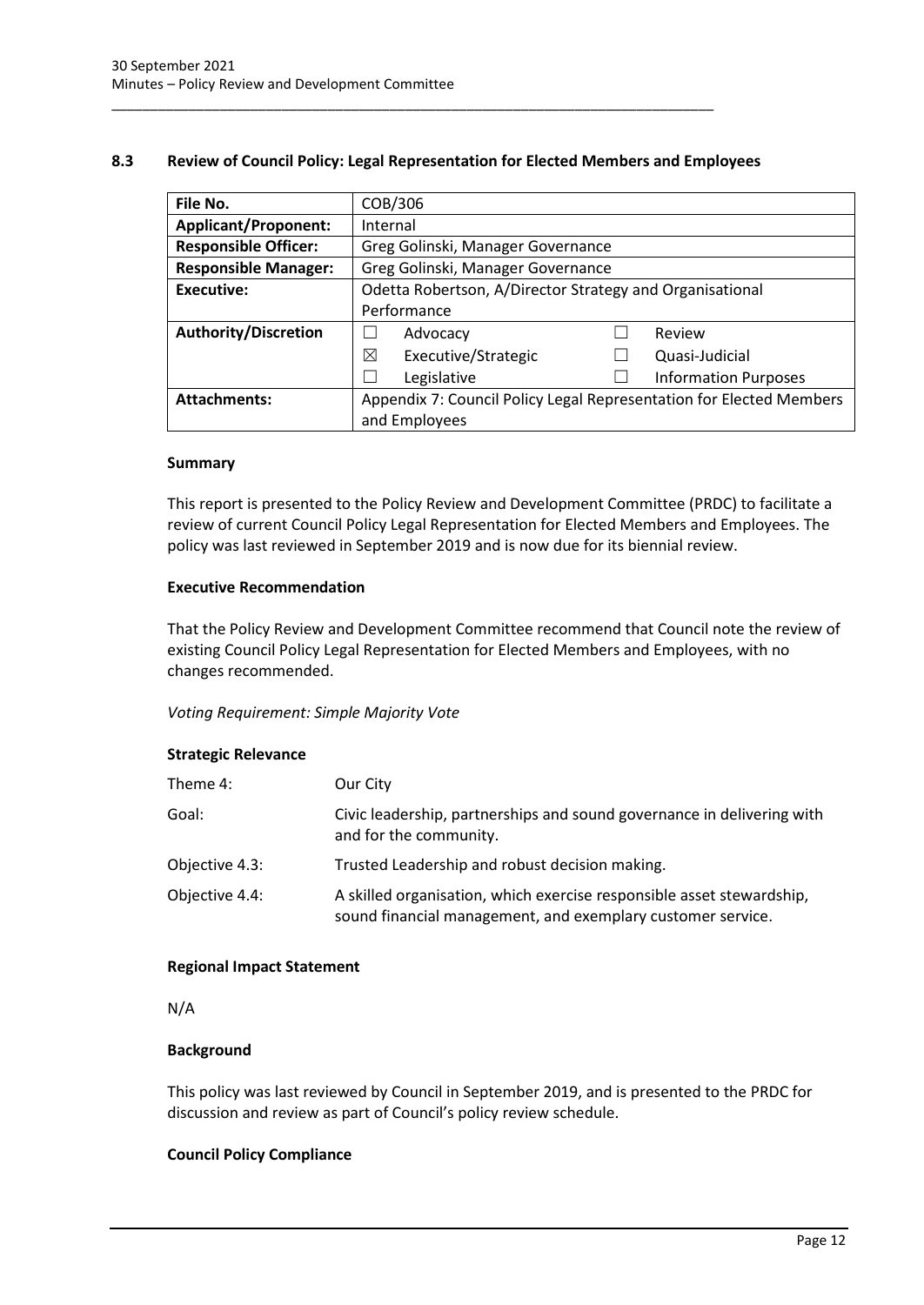This report facilitates the review of an existing Council Policy.

\_\_\_\_\_\_\_\_\_\_\_\_\_\_\_\_\_\_\_\_\_\_\_\_\_\_\_\_\_\_\_\_\_\_\_\_\_\_\_\_\_\_\_\_\_\_\_\_\_\_\_\_\_\_\_\_\_\_\_\_\_\_\_\_\_\_\_\_\_\_\_\_\_\_\_\_\_\_

#### **Legislative Compliance**

Section 9.56 of the Local Government Act 1995 (the Act) provides protection from actions of tort for anything a council member or employee has, in good faith, done in the performance or purported performance of a function under the Act or under any other written law. However, the legislation does not preclude people taking action against individual council members or employees if they believe that the council member or employee has not acted in good faith.

Section 3.1 of the Act provides that the general function of a local government is to provide for the good government of persons in its district. Section 6.7(2) provides that money held in the municipal fund may be applied towards the performance of the functions and the exercise of the powers conferred on the local government by the Act or any other written law. Under these provisions, a council can expend funds to provide legal representation for council members and employees, as long as it believes that the expenditure falls within the scope of the local government's function.

#### **Officer Comments**

Council Policy Legal Representation for Elected Members and Employees outlines the conditions upon which the City may cover the cost of legal representation for Elected Members and Officers where legal action has been taken against them in relation to their role as either an Elected Member or employee of the City of Bunbury.

The policy reflects the Department of Local Government, Sport and Cultural Industries Operational Guideline Legal Representation for Council Members and Employees.

Officers have undertaken a review of this policy (Appendix 7) and recommend no changes.

#### **Analysis of Financial and Budget Implications**

Nil

#### **Community Consultation**

Not applicable.

#### **Councillor/Officer Consultation**

This matter is presented to the Policy Review and Development Committee for consideration.

#### **Applicant Consultation**

Not applicable.

#### **Timeline: Council Decision Implementation**

Any revisions to the policy will take effect immediately following Council's determination.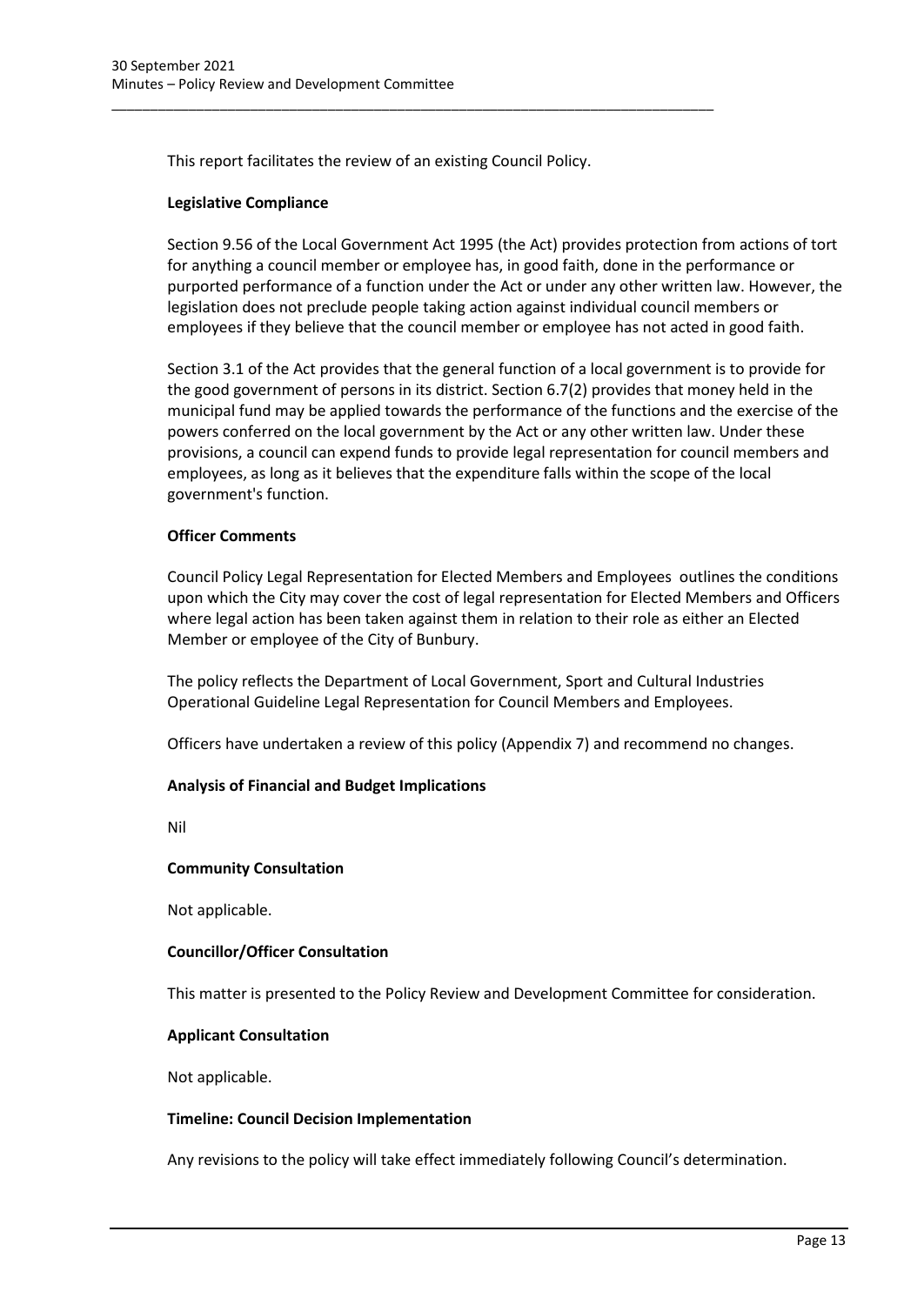## **Outcome of Meeting - 30 September 2021**

\_\_\_\_\_\_\_\_\_\_\_\_\_\_\_\_\_\_\_\_\_\_\_\_\_\_\_\_\_\_\_\_\_\_\_\_\_\_\_\_\_\_\_\_\_\_\_\_\_\_\_\_\_\_\_\_\_\_\_\_\_\_\_\_\_\_\_\_\_\_\_\_\_\_\_\_\_\_

The Executive Recommendation was moved by Cr Miguel and seconded by Mayor Brennan and was carried unanimously as follows:

*That the Policy Review and Development Committee recommend that Council note the review of existing Council Policy Legal Representation for Elected Members and Employees, with no changes recommended.*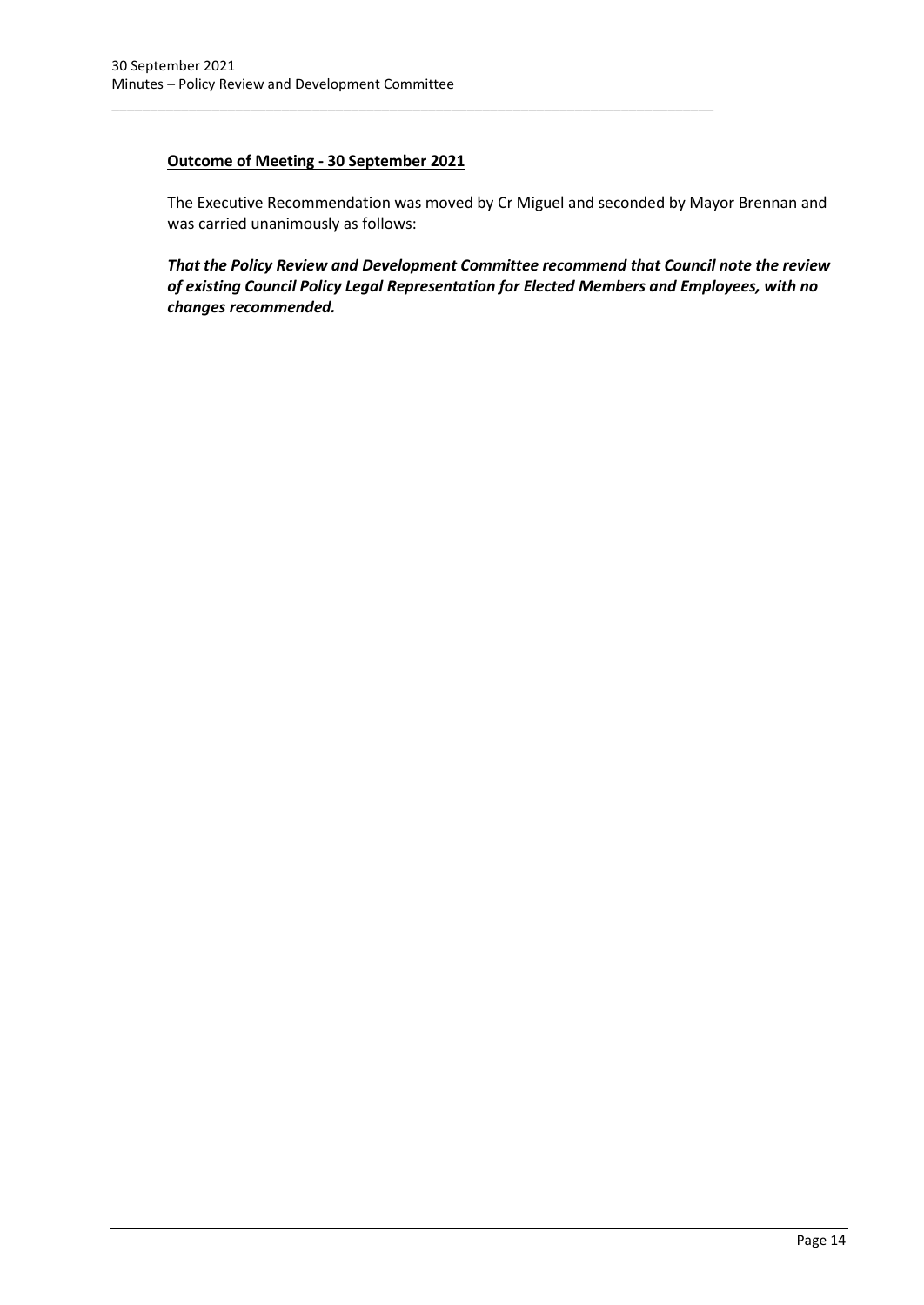#### <span id="page-15-0"></span>**8.4 Review of Council Policy: Self Supporting Loans**

\_\_\_\_\_\_\_\_\_\_\_\_\_\_\_\_\_\_\_\_\_\_\_\_\_\_\_\_\_\_\_\_\_\_\_\_\_\_\_\_\_\_\_\_\_\_\_\_\_\_\_\_\_\_\_\_\_\_\_\_\_\_\_\_\_\_\_\_\_\_\_\_\_\_\_\_\_\_

| File No.                                                                | COB/306                                                  |  |                             |
|-------------------------------------------------------------------------|----------------------------------------------------------|--|-----------------------------|
| <b>Applicant/Proponent:</b>                                             | Internal                                                 |  |                             |
| <b>Responsible Officer:</b>                                             | David Ransom, Manager Finance                            |  |                             |
| <b>Responsible Manager:</b><br>David Ransom, Manager Finance            |                                                          |  |                             |
| <b>Executive:</b>                                                       | Odetta Robertson, A/Director Strategy and Organisational |  |                             |
|                                                                         | Performance                                              |  |                             |
| <b>Authority/Discretion</b>                                             | Advocacy                                                 |  | Review                      |
|                                                                         | Executive/Strategic<br>⊠                                 |  | Quasi-Judicial              |
|                                                                         | Legislative                                              |  | <b>Information Purposes</b> |
| Appendix 8: Council Policy Self Supporting Loans<br><b>Attachments:</b> |                                                          |  |                             |

#### **Summary**

This report is presented to the Policy Review and Development Committee (PRDC) to facilitate a review of current Council Policy Self Supporting Loans. The policy was last reviewed in July 2019 and is now due for its biennial review.

#### **Executive Recommendation**

That the Policy Review and Development Committee recommend that Council note the review of existing Council Policy Self Supporting Loans, with no changes recommended.

#### *Voting Requirement: Simple Majority Vote*

#### **Strategic Relevance**

| Theme 4:       | Our City                                                                                                                             |
|----------------|--------------------------------------------------------------------------------------------------------------------------------------|
| Goal:          | Civic leadership, partnerships and sound governance in delivering with<br>and for the community.                                     |
| Objective 4.3: | Trusted Leadership and robust decision making.                                                                                       |
| Objective 4.4: | A skilled organisation, which exercise responsible asset stewardship,<br>sound financial management, and exemplary customer service. |

#### **Regional Impact Statement**

N/A

#### **Background**

This policy was last reviewed by Council in July 2019, and is presented to the PRDC for discussion and review as part of Council's policy review schedule.

#### **Council Policy Compliance**

This report facilitates the review of an existing Council Policy.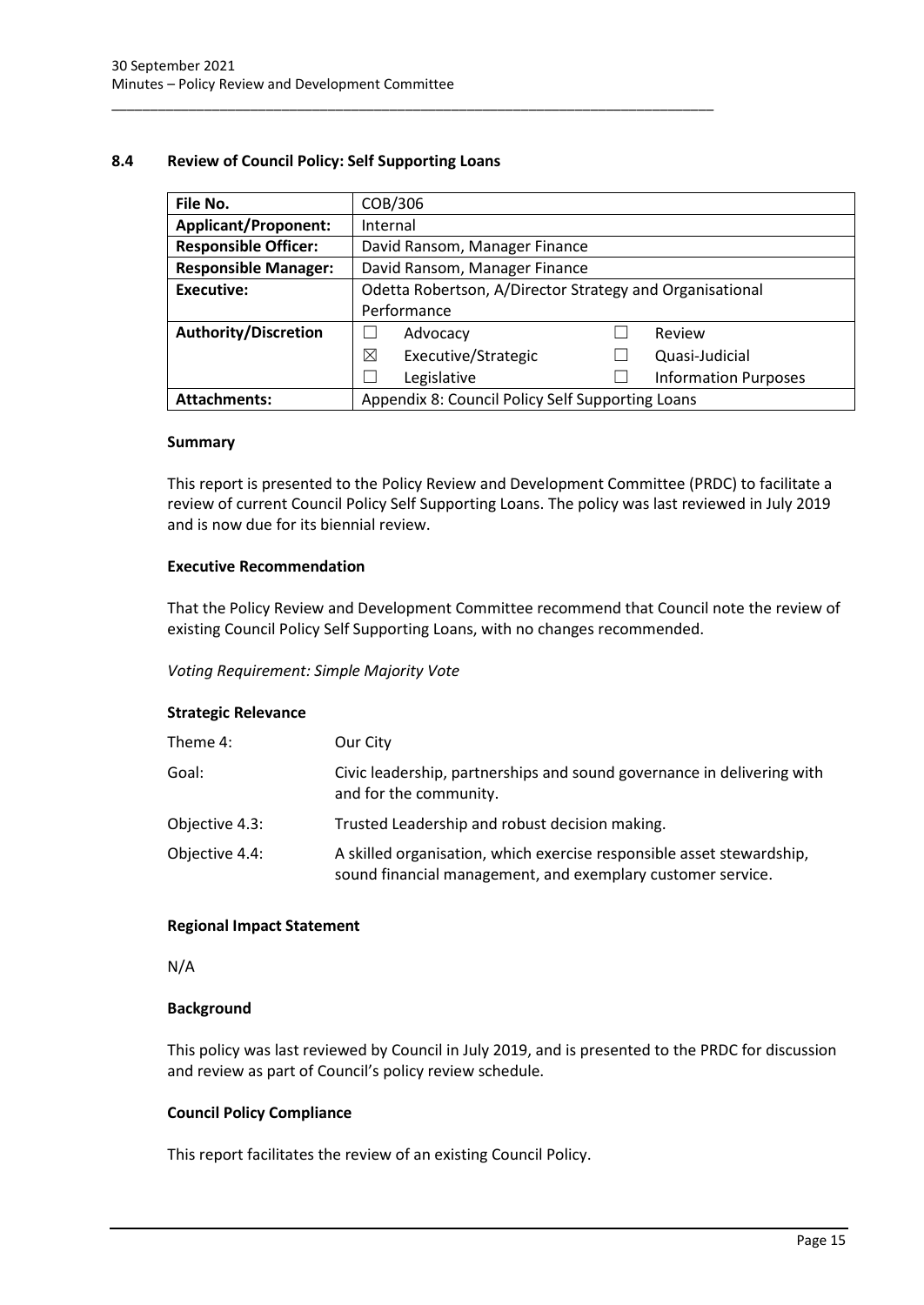#### **Legislative Compliance**

Subdivision 3 of Division 5 of Part 6 of the *Local Government Act 1995* deals with borrowings.

\_\_\_\_\_\_\_\_\_\_\_\_\_\_\_\_\_\_\_\_\_\_\_\_\_\_\_\_\_\_\_\_\_\_\_\_\_\_\_\_\_\_\_\_\_\_\_\_\_\_\_\_\_\_\_\_\_\_\_\_\_\_\_\_\_\_\_\_\_\_\_\_\_\_\_\_\_\_

#### **Officer Comments**

Officers have undertaken a review of the Policy as presented at Appendix 8 and suggest that the content is appropriate and does not require amendment.

#### **Analysis of Financial and Budget Implications**

Nil

#### **Community Consultation**

Not applicable.

#### **Councillor/Officer Consultation**

This matter is presented to the Policy Review and Development Committee for consideration.

#### **Applicant Consultation**

Not applicable.

#### **Timeline: Council Decision Implementation**

Any revisions to the policy will take effect immediately following Council's determination.

#### **Outcome of Meeting - 30 September 2021**

General discussion took place in relation to this policy and in particular why the policy references capped dollar amounts, given that Council ultimately determines each application on a case by case basis anyway.

A motion for this item to be deferred until following the City of Bunbury election, to enable further Officer consideration relating to the capped dollar amounts referenced above was moved by Mayor Brennan and seconded by Cr Giles and was carried unanimously as follows:

### *That this item to be deferred until following the City of Bunbury election, to enable further Officer consideration relating to the capped dollar amounts within the policy.*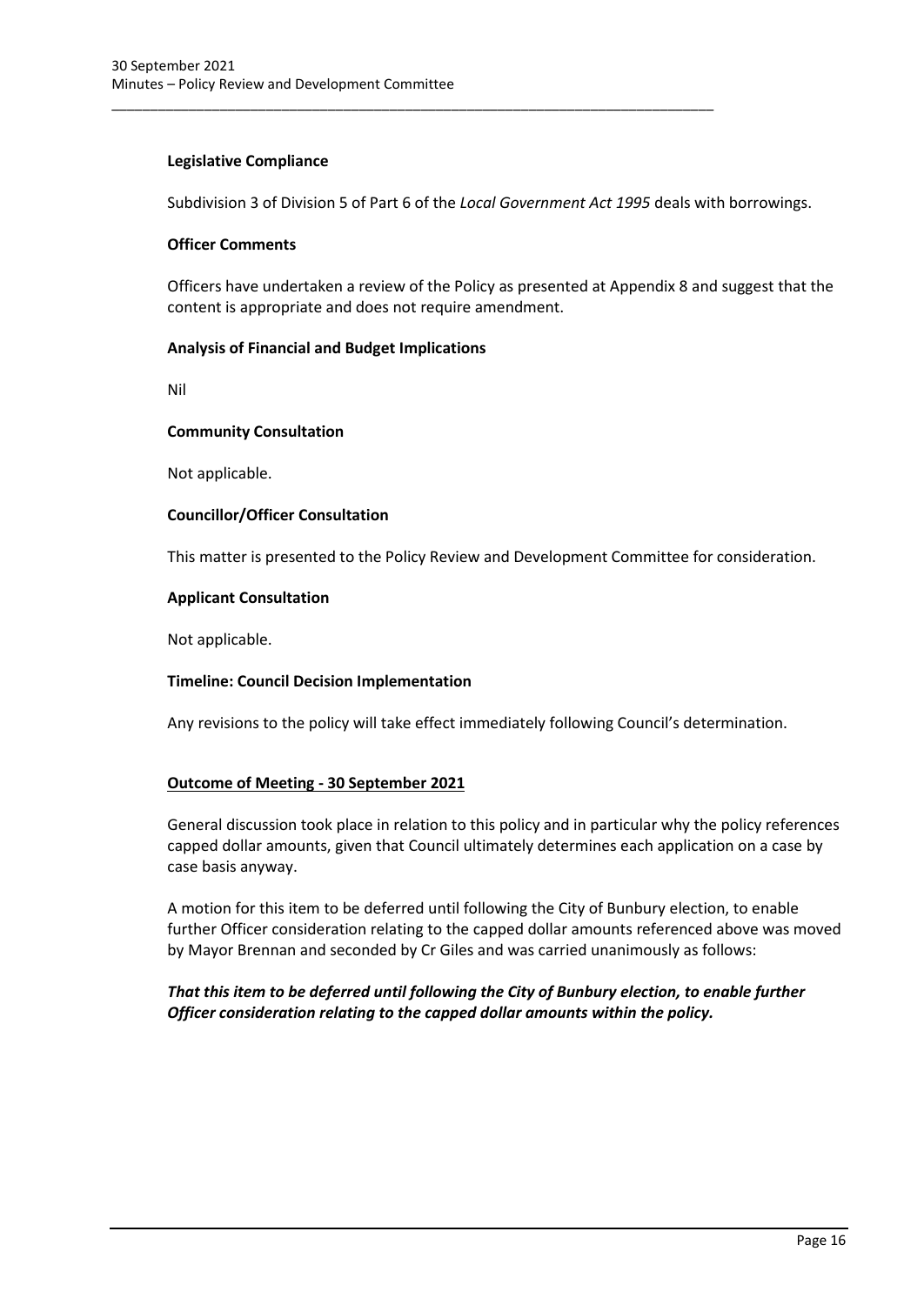#### <span id="page-17-0"></span>**8.5 Review of Council Policy: Reserve Areas Set Aside for the Riding of Horses**

\_\_\_\_\_\_\_\_\_\_\_\_\_\_\_\_\_\_\_\_\_\_\_\_\_\_\_\_\_\_\_\_\_\_\_\_\_\_\_\_\_\_\_\_\_\_\_\_\_\_\_\_\_\_\_\_\_\_\_\_\_\_\_\_\_\_\_\_\_\_\_\_\_\_\_\_\_\_

| Fine No.                    | COB/306                                                              |  |                             |
|-----------------------------|----------------------------------------------------------------------|--|-----------------------------|
| Applicant:                  | Internal                                                             |  |                             |
| <b>Responsible Officer:</b> | Sarah Upton, Manager Community Services                              |  |                             |
| <b>Responsible Manager:</b> | Sarah Upton, Manager Community Services                              |  |                             |
| <b>Executive:</b>           | Gary Barbour, Director Sustainable Communities                       |  |                             |
| <b>Authority/Discretion</b> | Advocacy                                                             |  | Review                      |
|                             | ⊠<br>Executive/Strategic                                             |  | Quasi-Judicial              |
|                             | Legislative                                                          |  | <b>Information Purposes</b> |
| Attachments:                | Appendix 9: Council Policy Reserve Areas Set Aside for the Riding of |  |                             |
|                             | <b>Horses</b>                                                        |  |                             |

#### **Summary**

This report is presented to the Policy Review and Development Committee (PRDC) to facilitate a review of current Council Policy Reserve Areas Set Aside for the Riding of Horses. The policy was last reviewed in July 2019 and is now due for its biennial review.

#### **Executive Recommendation**

That the Policy Review and Development Committee recommend that Council note the review of existing Council Policy Reserve Areas Set Aside for the Riding of Horses, with no changes recommended.

#### *Voting Requirement: Simple Majority Vote*

#### **Strategic Relevance**

| Theme 4:       | Our City                                                                                                                             |
|----------------|--------------------------------------------------------------------------------------------------------------------------------------|
| Goal:          | Civic leadership, partnerships and sound governance in delivering with<br>and for the community.                                     |
| Objective 4.3: | Trusted Leadership and robust decision making.                                                                                       |
| Objective 4.4: | A skilled organisation, which exercise responsible asset stewardship,<br>sound financial management, and exemplary customer service. |

#### **Regional Impact Statement**

#### N/A

#### **Background**

This policy was last reviewed by Council in July 2019, and is presented to the PRDC for discussion and review as part of Council's policy review schedule.

#### **Council Policy Compliance**

This report facilitates the review of an existing Council Policy.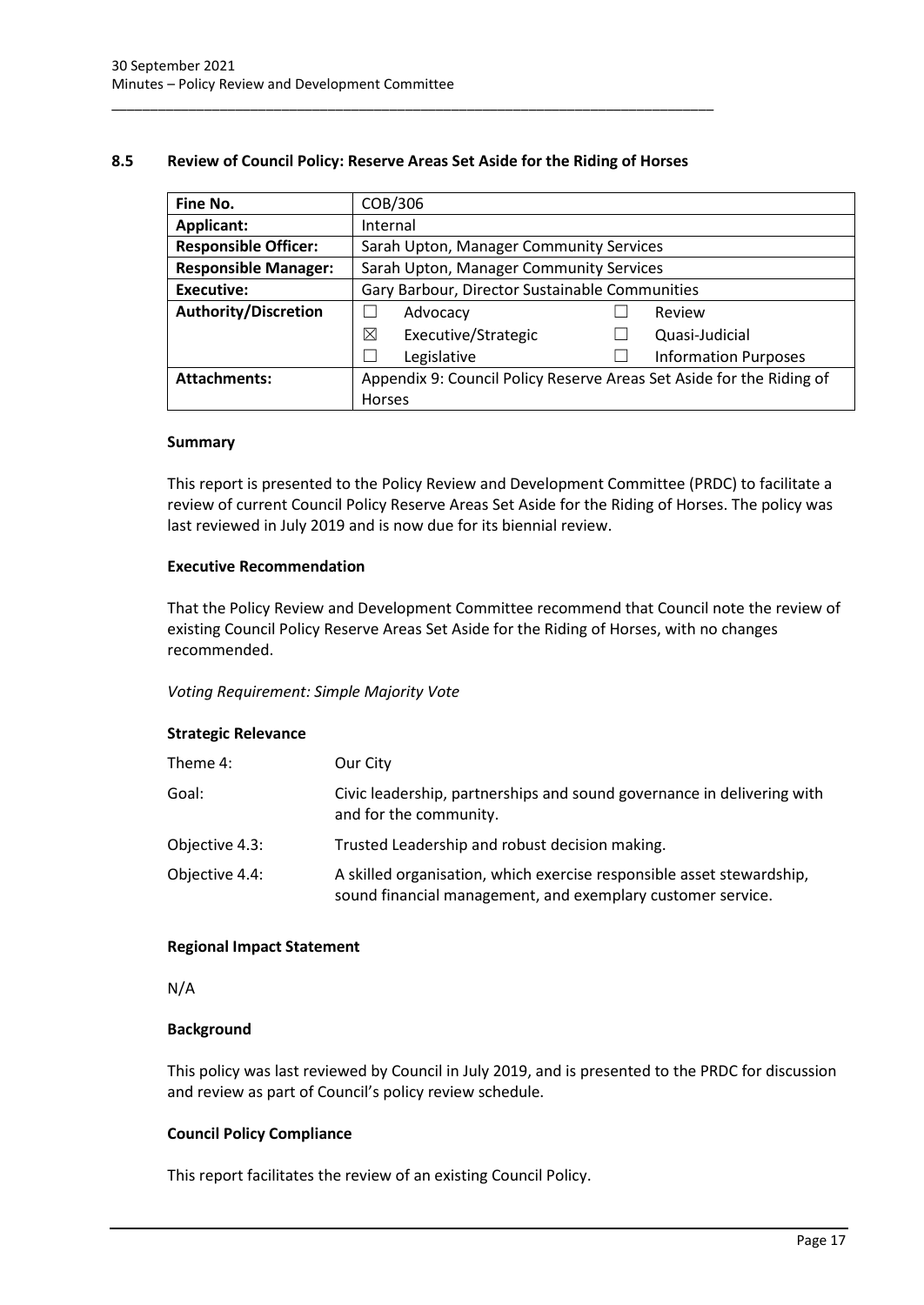#### **Legislative Compliance**

City of Bunbury Public Place and Local Government Property Local Law is applicable.

\_\_\_\_\_\_\_\_\_\_\_\_\_\_\_\_\_\_\_\_\_\_\_\_\_\_\_\_\_\_\_\_\_\_\_\_\_\_\_\_\_\_\_\_\_\_\_\_\_\_\_\_\_\_\_\_\_\_\_\_\_\_\_\_\_\_\_\_\_\_\_\_\_\_\_\_\_\_

#### **Officer Comments**

Officers have undertaken a review of the Policy as presented at Appendix 9 and suggest that the content is appropriate and does not require amendment.

#### **Analysis of Financial and Budget Implications**

Nil

#### **Community Consultation**

Not applicable.

#### **Councillor/Officer Consultation**

This matter is presented to the Policy Review and Development Committee for consideration.

#### **Applicant Consultation**

Not applicable.

#### **Timeline: Council Decision Implementation**

Any revisions to the policy will take effect immediately following Council's determination.

#### **Outcome of Meeting - 30 September 2021**

The Executive Recommendation was moved by Cr Kozisek and seconded by Cr Miguel and was carried unanimously as follows:

#### *That the Policy Review and Development Committee recommend that Council note the review of existing Council Policy Reserve Areas Set Aside for the Riding of Horses, with no changes recommended.*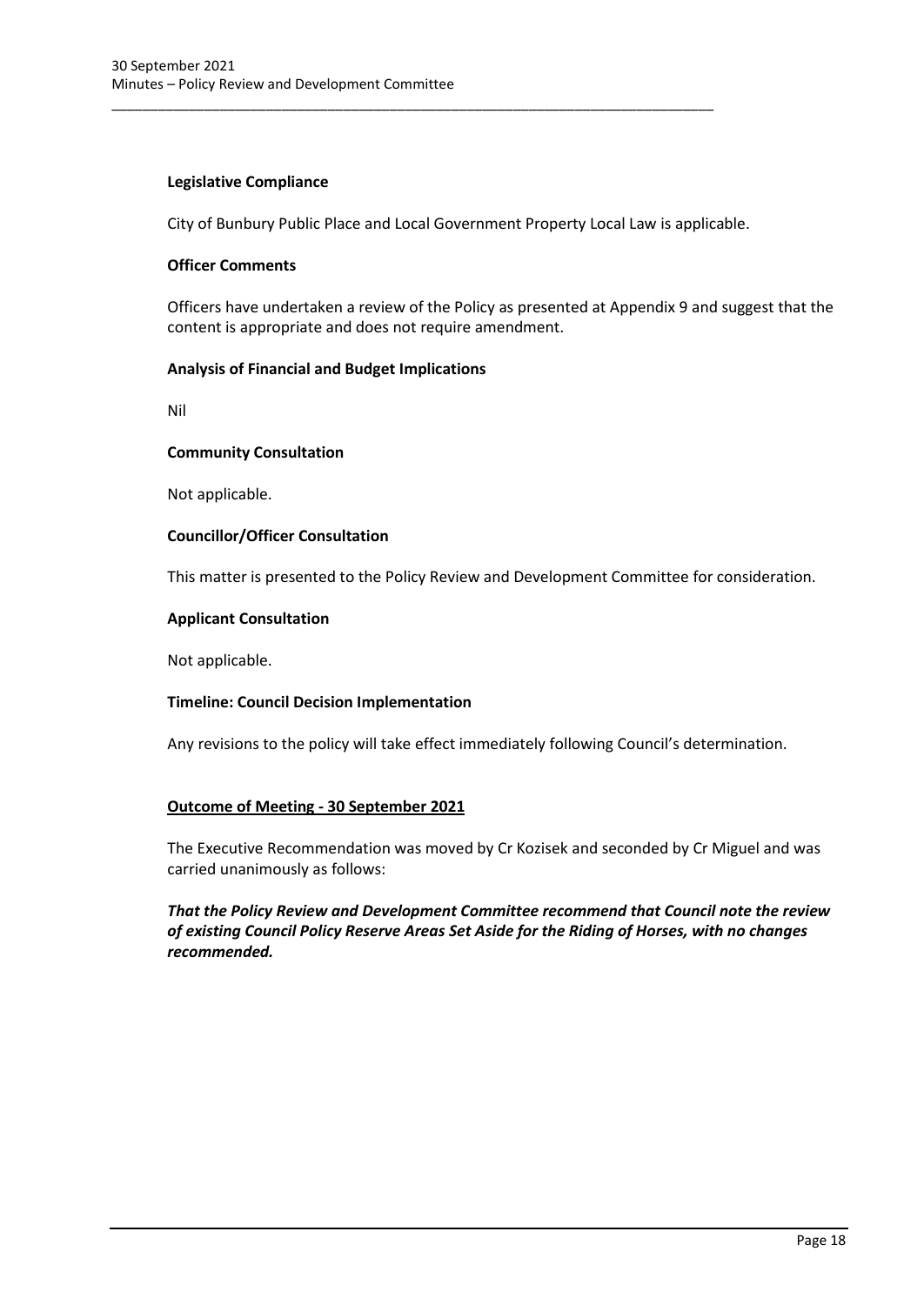#### <span id="page-19-0"></span>**8.6 Review of Council Policy: Naming of Roads, Reserves, Bridges and Other Places**

\_\_\_\_\_\_\_\_\_\_\_\_\_\_\_\_\_\_\_\_\_\_\_\_\_\_\_\_\_\_\_\_\_\_\_\_\_\_\_\_\_\_\_\_\_\_\_\_\_\_\_\_\_\_\_\_\_\_\_\_\_\_\_\_\_\_\_\_\_\_\_\_\_\_\_\_\_\_

| Fine No.                    | COB/306                                                        |  |                             |
|-----------------------------|----------------------------------------------------------------|--|-----------------------------|
| <b>Applicant:</b>           | Internal                                                       |  |                             |
| <b>Responsible Officer:</b> | Steve de Meillon, Team Leader Community Partnerships           |  |                             |
| <b>Responsible Manager:</b> | Sarah Upton, Manager Community Services                        |  |                             |
|                             | Greg Golinski, Manager Governance                              |  |                             |
| Executive:                  | Gary Barbour, Director Sustainable Communities                 |  |                             |
| <b>Authority/Discretion</b> | Advocacy                                                       |  | Review                      |
|                             | ⊠<br>Executive/Strategic                                       |  | Quasi-Judicial              |
|                             | Legislative                                                    |  | <b>Information Purposes</b> |
| <b>Attachments:</b>         | Appendix 10: Revised Council Policy Naming of Roads, Reserves, |  |                             |
|                             | <b>Bridges and Other Places</b>                                |  |                             |

#### **Summary**

This report is presented to the Policy Review and Development Committee (PRDC) to facilitate a review of current Council Policy Naming of Roads, Reserves, Bridges and Other Places.

#### **Executive Recommendation**

That the Policy Review and Development Committee recommend that Council adopt revised Council Policy Naming of Roads, Reserves, Bridges and Other Places as presented at Appendix 8, including the proposed change of name.

#### *Voting Requirement: Simple Majority Vote*

#### **Strategic Relevance**

| Theme 4:       | Our City                                                                                                                             |
|----------------|--------------------------------------------------------------------------------------------------------------------------------------|
| Goal:          | Civic leadership, partnerships and sound governance in delivering with<br>and for the community.                                     |
| Objective 4.3: | Trusted Leadership and robust decision making.                                                                                       |
| Objective 4.4: | A skilled organisation, which exercise responsible asset stewardship,<br>sound financial management, and exemplary customer service. |

#### **Regional Impact Statement**

N/A

#### **Background**

At the Ordinary Council Meeting held on 29 June 2021, Council requested (via a motion on notice from Cr Steele) *that the Policy Review and Development Committee review existing Council Policy Naming of Roads, Reserves, Bridges and Other Places in the context of recognising Aboriginal history and language, as well as initiating a process for the naming or dual naming of landmarks, sites and streets.* (refer Council Decision 131/21).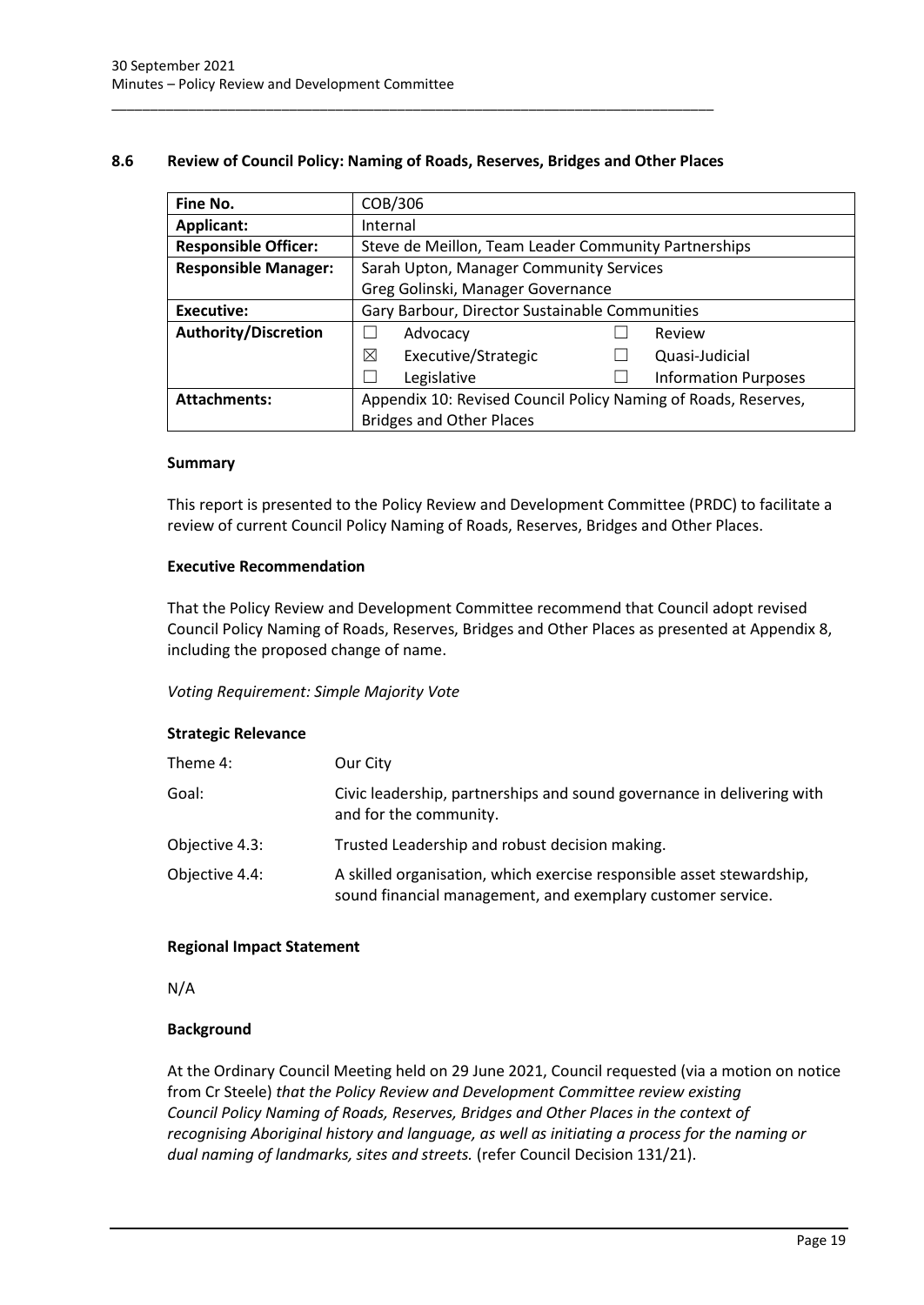#### **Council Policy Compliance**

This report facilitates the review of an existing Council Policy. The City's Reconciliation Action Plan is also applicable in this regard.

\_\_\_\_\_\_\_\_\_\_\_\_\_\_\_\_\_\_\_\_\_\_\_\_\_\_\_\_\_\_\_\_\_\_\_\_\_\_\_\_\_\_\_\_\_\_\_\_\_\_\_\_\_\_\_\_\_\_\_\_\_\_\_\_\_\_\_\_\_\_\_\_\_\_\_\_\_\_

#### **Legislative Compliance**

N/A

#### **Officer Comments**

Officers have reviewed this policy in the context requested by Council, with suggested changes as reflected at Appendix 10.

#### **Analysis of Financial and Budget Implications**

Nil

#### **Community Consultation**

Not applicable.

#### **Councillor/Officer Consultation**

This matter is presented to the Policy Review and Development Committee for consideration.

#### **Applicant Consultation**

Not applicable.

#### **Timeline: Council Decision Implementation**

Any revisions to the policy will take effect immediately following Council's determination.

#### **Outcome of Meeting - 30 September 2021**

General conversation took place in relation to this item, and in particular future consultation and engagement with local indigenous groups regarding the operationalisation of the policy.

The Team Leader Community Partnerships indicated that the policy has deliberately been drafted at a high level, and in many respects is just the beginning of the conversation in relation to indigenous naming and dual naming within the City. Engagement with the relevant groups would occur in accordance with the parameters of the policy as proposals for name changes and/or dual naming are considered.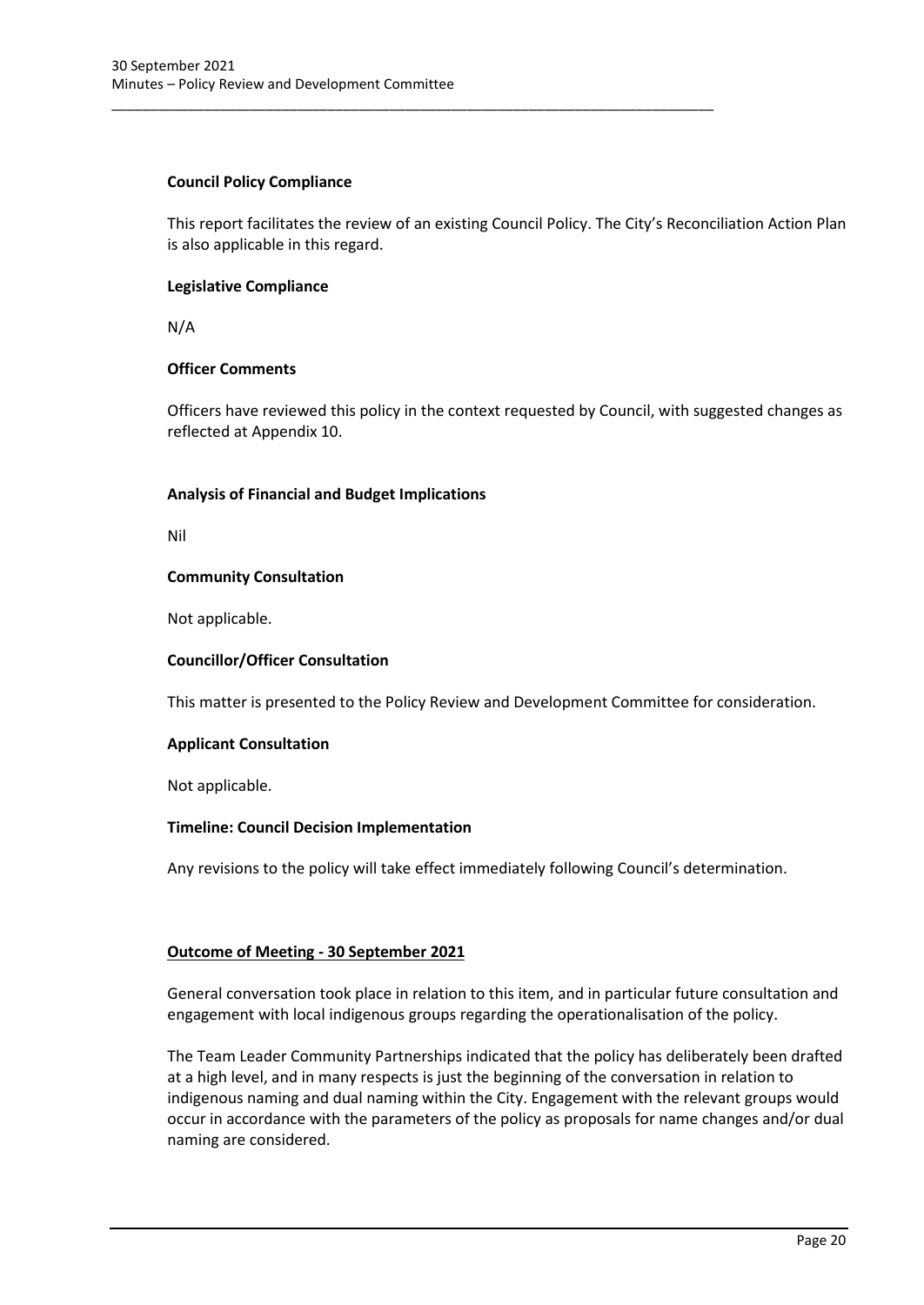The Executive Recommendation was moved by Cr Kozisek and seconded by Cr Miguel and was carried unanimously as follows:

\_\_\_\_\_\_\_\_\_\_\_\_\_\_\_\_\_\_\_\_\_\_\_\_\_\_\_\_\_\_\_\_\_\_\_\_\_\_\_\_\_\_\_\_\_\_\_\_\_\_\_\_\_\_\_\_\_\_\_\_\_\_\_\_\_\_\_\_\_\_\_\_\_\_\_\_\_\_

*That the Policy Review and Development Committee recommend that Council adopt revised Council Policy Naming of Roads, Reserves, Bridges and Other Places as presented at Appendix 8, including the proposed change of name.*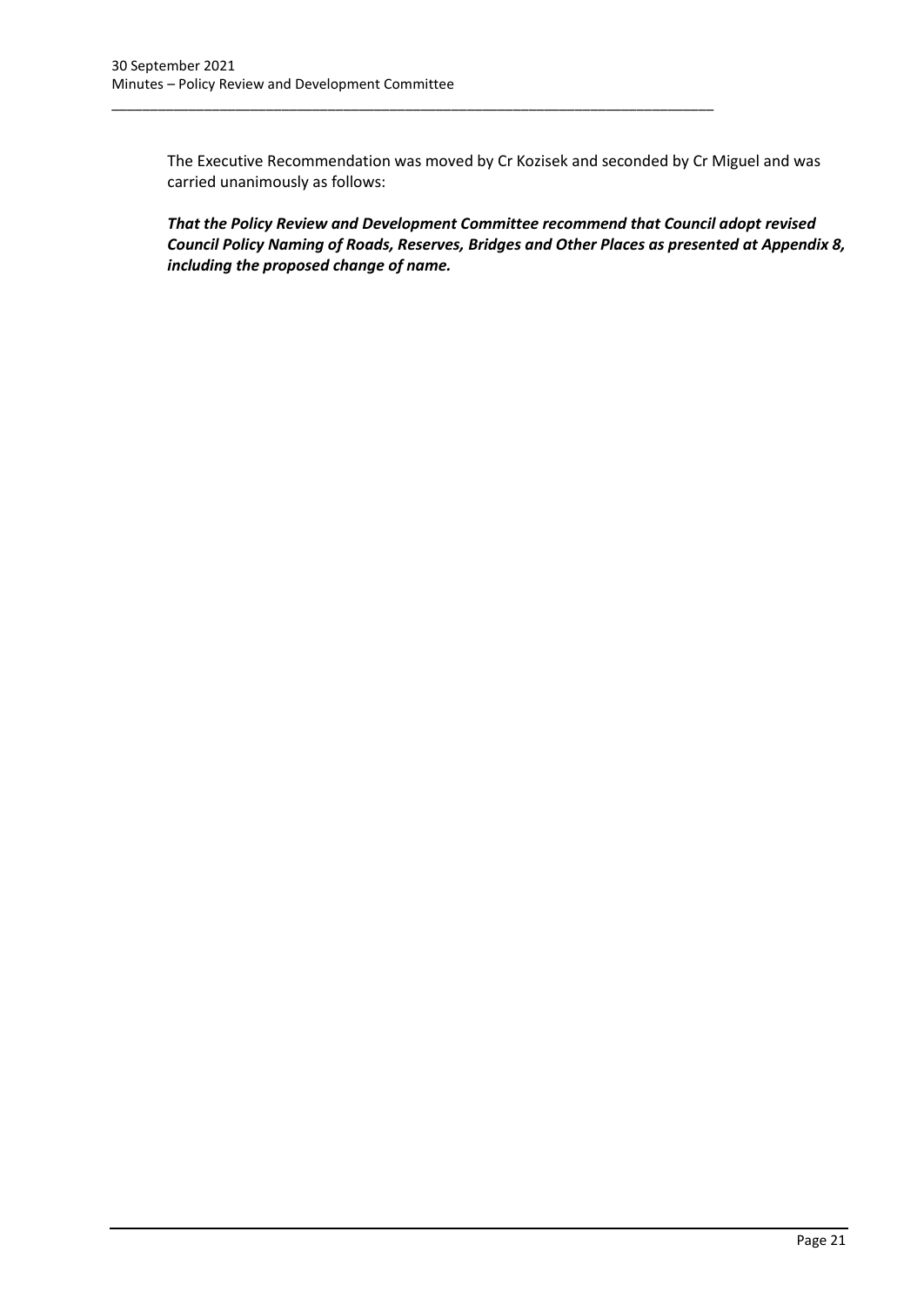#### <span id="page-22-0"></span>**8.7 Review of Council Policy: Bunbury Museum and Heritage Centre and Local Studies Collection**

\_\_\_\_\_\_\_\_\_\_\_\_\_\_\_\_\_\_\_\_\_\_\_\_\_\_\_\_\_\_\_\_\_\_\_\_\_\_\_\_\_\_\_\_\_\_\_\_\_\_\_\_\_\_\_\_\_\_\_\_\_\_\_\_\_\_\_\_\_\_\_\_\_\_\_\_\_\_

| <b>File Ref:</b>            | COB/306                                                         |  |                             |
|-----------------------------|-----------------------------------------------------------------|--|-----------------------------|
| <b>Applicant/Proponent:</b> | Internal                                                        |  |                             |
| <b>Responsible Officer:</b> | Jenny Scott, Curator Bunbury Museum and heritage Centre         |  |                             |
| <b>Responsible Manager:</b> | Dave Russell, Manager Community Facilities                      |  |                             |
| Executive:                  | Gary Barbour, Director Sustainable Communities                  |  |                             |
| <b>Authority/Discretion</b> | Advocacy                                                        |  | Review                      |
|                             | ⊠<br>Executive/Strategic                                        |  | Quasi-Judicial              |
|                             | Legislative                                                     |  | <b>Information Purposes</b> |
| <b>Attachments:</b>         | Appendix 11: Revised Council Policy Bunbury Museum and Heritage |  |                             |
|                             | Centre and Local Studies Collection                             |  |                             |

#### **Summary**

The Bunbury Museum and Heritage Centre and Local Studies Collection Council Policy is due for revision and re-adoption by Council in line with specified time frames with minor changes made as recommended and simplified where appropriate.

#### **Executive Recommendation**

That the Policy Review and Development Committee recommend that Council endorse the revised Museum and Heritage Centre and Local Studies Collection Council Policy as presented at Appendix 11.

*Voting Requirement: Simple Majority*

#### **Strategic Relevance**

| Theme $1$ :    | Our Community and Culture                                              |
|----------------|------------------------------------------------------------------------|
| Goal:          | A safe, healthy and cohesive community, with a rich cultural life, and |
|                | supportive social environment.                                         |
| Objective 1.3: | A welcoming community, where diverse cultures are valued, and          |
|                | residents have a sense of belonging.                                   |

#### **Regional Impact Statement**

There will not be any regional impact by endorsing the revised Policy

#### **Background**

The Bunbury Museum and Heritage Centre and Local Studies Collection Council Policy is reviewed every two years to reflect any updates and amendments to ensure it is relevant in delivering successful management of objects and local studies collection items to the community.

#### **Council Policy Compliance**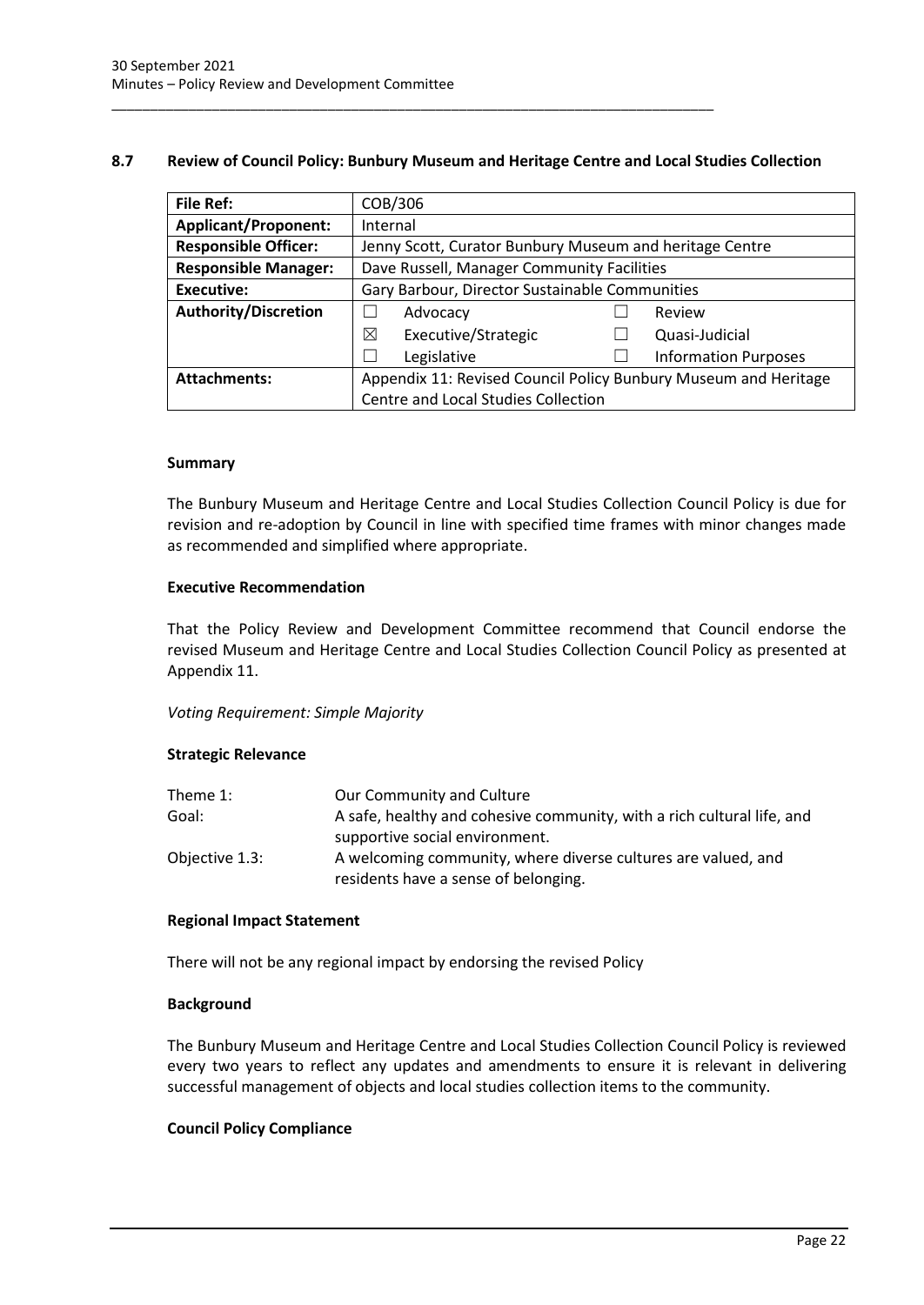The report facilitates a review of existing Council Policy Bunbury Museum and Heritage Centre and Local Studies Collection.

\_\_\_\_\_\_\_\_\_\_\_\_\_\_\_\_\_\_\_\_\_\_\_\_\_\_\_\_\_\_\_\_\_\_\_\_\_\_\_\_\_\_\_\_\_\_\_\_\_\_\_\_\_\_\_\_\_\_\_\_\_\_\_\_\_\_\_\_\_\_\_\_\_\_\_\_\_\_

#### **Legislative Compliance**

N/A

#### **Officer Comments**

The proposed revised Museum and Heritage Centre and Local Studies Collection Council Policy has the following changes proposed as attached in the draft Policy to establish greater clarity and simplification where possible. The items of greater interest or significance have been included via explanation below and minor changes such as re-wording or do not change intent are visible as track changes within the document.

- 1. **Terminology (general) –** Due to the organisational re-structure and period of time since last reviewed, relevant officer roles have been updated throughout the document.
- 2. **Policy Statement (Page 1)** This has been reworded to simplify and be more succinct than the current version.
- 3. **Policy Details (Page 1)**  Wording updated to be guided by National Museum Standards (intent does not change). Updated deaccession wording to simplify. Given the curator role responsibilities, the curator should be responsible for identifying acquisition items (and not the Manager).
- 4. **Policy Details (Page 2)**  Some simplifying of wording and also recommended deletion regarding financial delegations as this is already embedded in the Council Purchasing Policy and would be a duplication. Staff are aware of their obligations to only spend within authorised limits by position and by budget allocation available.
- 5. **Section 1.1 Collection (Page 2)** This has been deleted as it is already covered by the Policy Statement and Policy Details.
- 6. **Section 1.2 Mission (Page 2)** has been re-written to reflect current mission and now sounds more positive and inspiring.
- 7. **Section 1.3.1 and 1.3.2 History of Museum and Building (Page 2/3)** This has been in place from when the corporate guideline and Council Policy were combined. The history holds no place in how the Policy is applied and is not in line with the Policy Statement. The history contained within the current Council Policy is available both at the Museum and Heritage Centre and online. While it is acknowledged that the history plays an important role, residents are more likely to access this information from the website or on site from the Museum and Heritage Centre.
- 8. **Section 1.3.3 The Collections (Page 3/4)** wording has been updated to be more contemporary and relevant and the deletion has occurred because it is either contained elsewhere in the document or serves no purpose and is superfluous.
- **9. Section 2.2.1 Acquisition Criteria (Page 4/5) –** Minor re-wording in line with contemporary practices and no significant change of intent or purpose.
- 10. **Section 2.2 Acquisition Guidelines (Page 5/6) –** Minor re-word and some content added around acquisition assessment as well as inclusion of relevant Aboriginal cultural material references. The reference to deed of gifts for acquisitions has been removed as is not relevant as this relates to the City purchasing and not donation.
- 11. **Section 2.3 Acquisition Approval Process and Procedures (Page 6/7) –** The wording has had minor changes to provide more clarity in general and references to budget and purchasing is not relevant as is covered in the existing Council Purchasing Policy.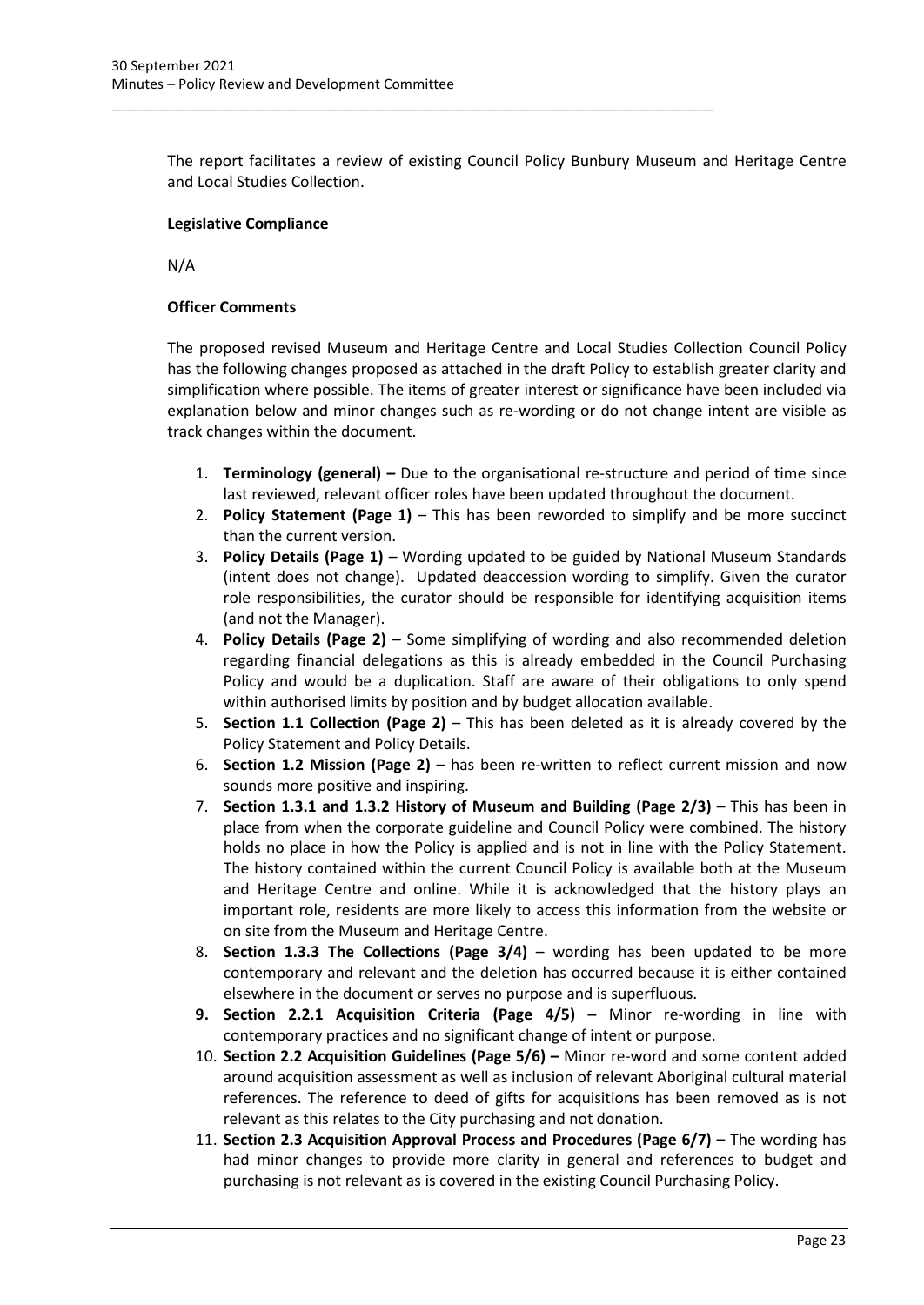12. **Section 2.4 Donations and Bequests (Page 7)** – minor wording changes and removal of supporting documentation reference as this is collected as a matter of course under the collection management section. There has been a sentence added regarding donation and permanent display including recalling at will. These are conditions that should be clearly articulated to any donors so that the museum is neither obliged to permanently display an item or have it recalled. This would be better placed as a loan item in lieu of donation.

\_\_\_\_\_\_\_\_\_\_\_\_\_\_\_\_\_\_\_\_\_\_\_\_\_\_\_\_\_\_\_\_\_\_\_\_\_\_\_\_\_\_\_\_\_\_\_\_\_\_\_\_\_\_\_\_\_\_\_\_\_\_\_\_\_\_\_\_\_\_\_\_\_\_\_\_\_\_

- 13. **Section 2.5 DGR Status (Page 7)** The winding up clause has been updated to reflect expectations of people donating Items. The wording for this clause has been derived from the recently adopted Art Collection Council Policy which also addressed the same issue to ensure that in the event of winding up that a suitable organisation receive any objects.
- 14. **Section 2.6 De-accessioning and Disposal of Collection Items (Page 7/8)** The intent of this section remains the same with most wording just reflecting a more simplified approach. The section stating keeping an item for a minimum of 5 years has been recommended for deletion as it may not be safe to keep an item this long and given that we have both criteria for deaccession and a Council decision required to endorse deaccession it would be very rare that this would happen. Also suggested for deletion is the wording around keeping an object/item for 6 months post endorsement for deaccession – this is simply not required as disposal can proceed once decision endorsed by Council.
- 15. **Section 2.7 Method of Disposal (Page 8/9**) Once a decision for de-accession has been endorsed by Council the disposal method shall be carried out in line with appropriate Local Government Act legislation and Management Policies. This wording has been updated from the current version and now includes reference to the ICOM's Code of Ethics for Museums.
- 16. **Section 4.1 Loan Objectives (Page 10) –** The information is not required as does not have a practical application within the Policy. Has been deleted to simplify.
- 17. **Section 4.3 Parameters (Page 11)** The text deleted is of an operational nature and is not required as covered under the supervision of staff as per their position descriptions.
- 18. **Compliance Requirements (Page 11/12)** These have been updated to reflect current guidelines and legislation.

#### **Analysis of Financial and Budget Implications**

All monies spent on the maintenance and acquisition of objects and collection items is done so in line with approved adopted budgets on an annual basis.

#### **Community Consultation**

N/A

#### **Elected Member/Officer Consultation**

Consultation took place within the Bunbury Museum and Heritage Centre Staff, Curator Bunbury Museum and Heritage Centre and the Manager Community Facilities.

#### **Applicant Consultation**

Not applicable – statutory update

#### **Timeline: Council Decision Implementation**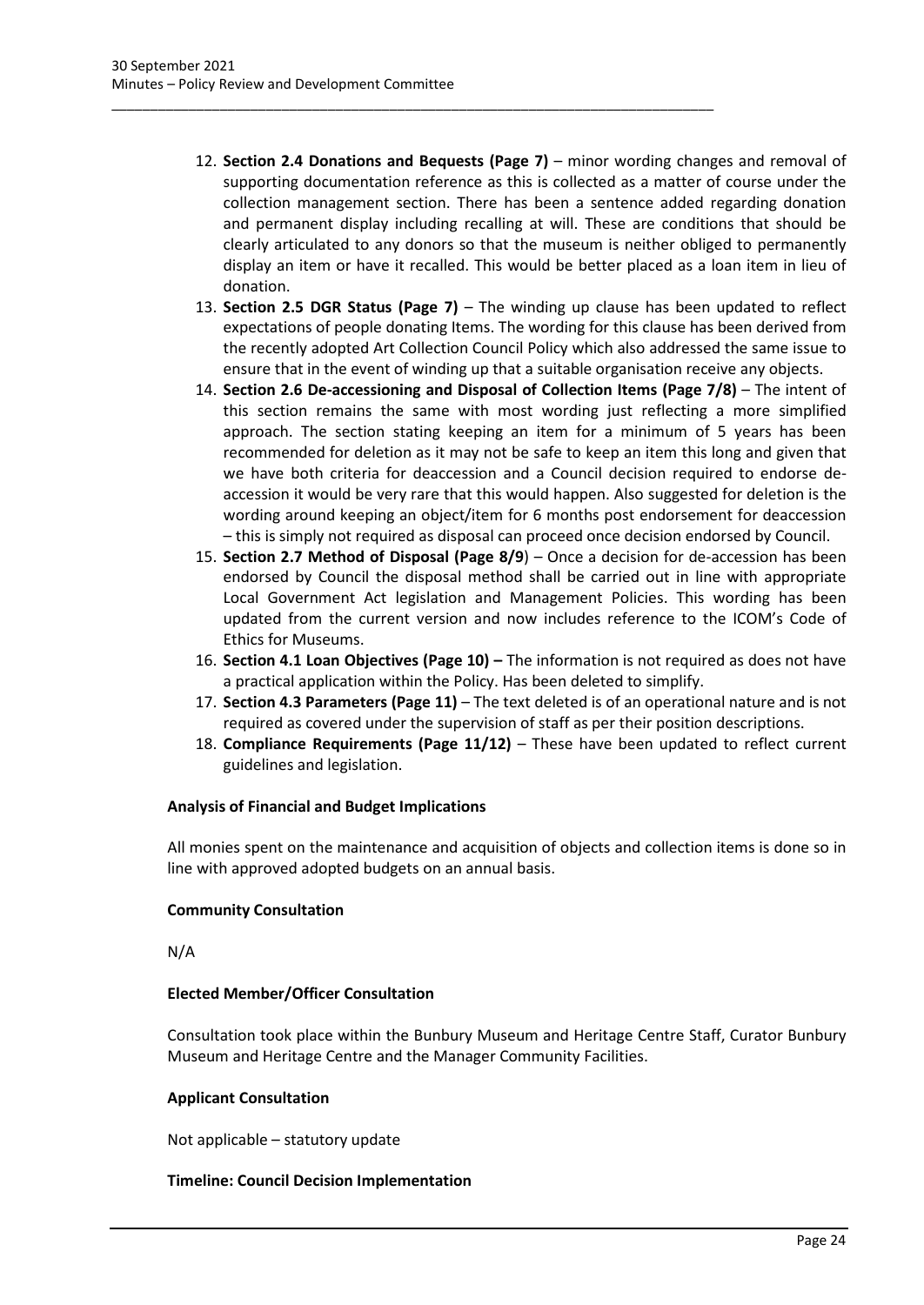Immediate once Council have endorsed the recommendation.

\_\_\_\_\_\_\_\_\_\_\_\_\_\_\_\_\_\_\_\_\_\_\_\_\_\_\_\_\_\_\_\_\_\_\_\_\_\_\_\_\_\_\_\_\_\_\_\_\_\_\_\_\_\_\_\_\_\_\_\_\_\_\_\_\_\_\_\_\_\_\_\_\_\_\_\_\_\_

#### **Outcome of Meeting - 30 September 2021**

The Executive Recommendation was moved by Cr Giles and seconded by Cr Kozisek and was carried unanimously as follows:

*That the Policy Review and Development Committee recommend that Council endorse the revised Museum and Heritage Centre and Local Studies Collection Council Policy as presented at Appendix 11.*